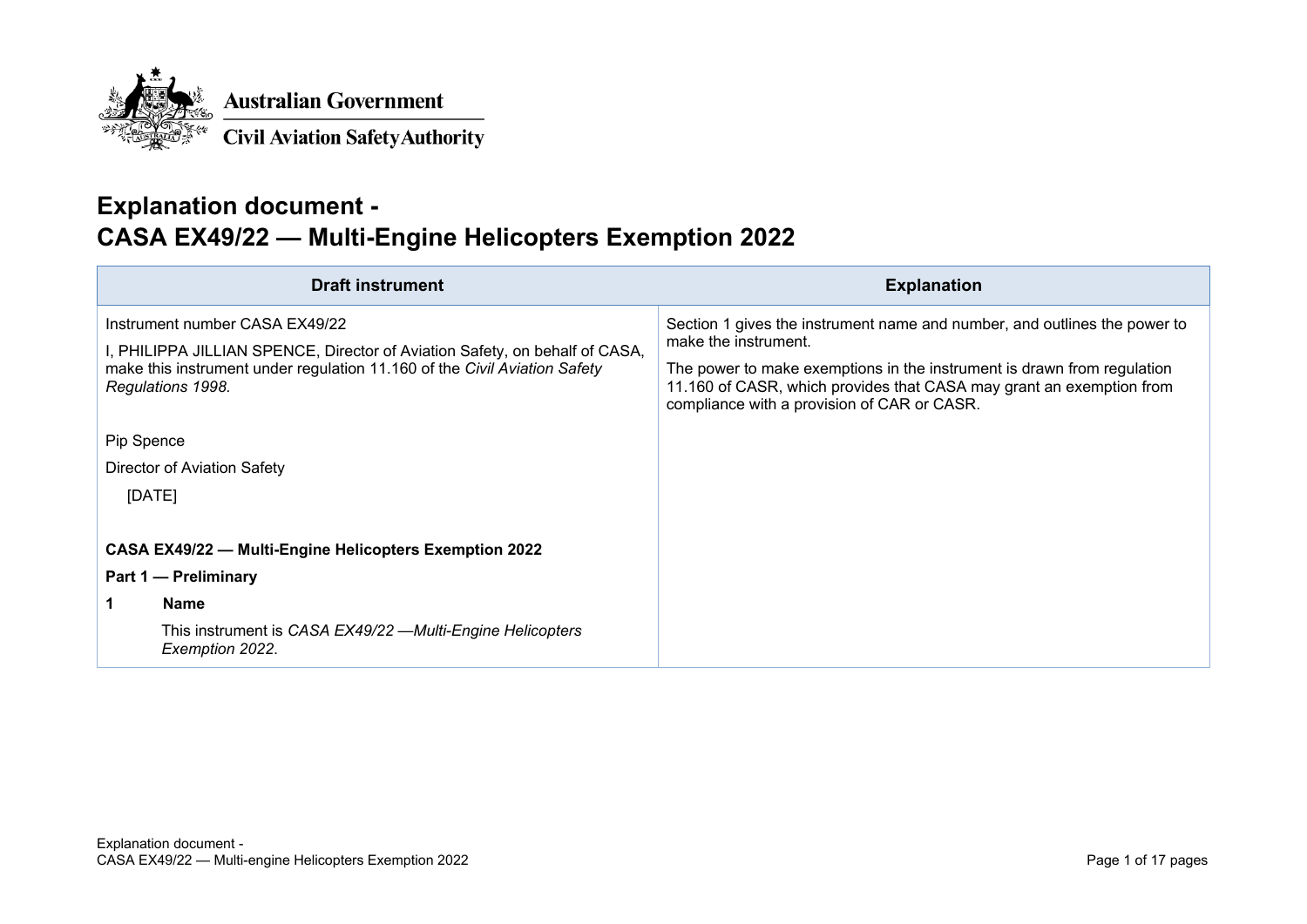|                 | <b>Draft instrument</b>                                                                                                                                                                                                                                                                                                                                                                                                                                                                                                                                                                                                                                                                                                                                                                                                                                                                                                                                                              | <b>Explanation</b>                                                                                                                                                                                                                                                                                       |
|-----------------|--------------------------------------------------------------------------------------------------------------------------------------------------------------------------------------------------------------------------------------------------------------------------------------------------------------------------------------------------------------------------------------------------------------------------------------------------------------------------------------------------------------------------------------------------------------------------------------------------------------------------------------------------------------------------------------------------------------------------------------------------------------------------------------------------------------------------------------------------------------------------------------------------------------------------------------------------------------------------------------|----------------------------------------------------------------------------------------------------------------------------------------------------------------------------------------------------------------------------------------------------------------------------------------------------------|
| $\mathbf{2}$    | <b>Duration</b><br>This instrument:<br>(a) commences on the day after it is registered; and<br>(b) is repealed at the end of 30 June 2025.                                                                                                                                                                                                                                                                                                                                                                                                                                                                                                                                                                                                                                                                                                                                                                                                                                           | Section 2 provides for the duration of the instrument. The maximum period of<br>applicability of an exemption instrument is 3 years: see regulation 11.230 of<br>CASR.<br>These dates will be amended at a later time to reflect the actual<br>commencement date to ensure a validity period of 3 years. |
| 3<br>(1)<br>(2) | Interpretation<br>In this instrument:<br>authorised to pilot a model of multi-engine helicopter: see section 4.<br>cell, for a column of the table in Schedule 1, means each individual,<br>undivided unit (regardless of its size) into which the column is<br>subdivided.<br>pilot type rating has the same meaning as in Division 61.L.5 of<br>CASR.<br>relevant helicopter means a model of multi-engine helicopter<br>mentioned in a cell in column 2 of the table in Schedule 1.<br>relevant unit of competency means a unit of competency mentioned<br>in clause 3 of Appendix L of Schedule 7 of the Part 61 Manual of<br>Standards.<br>type rating training endorsement means a training endorsement of<br>that kind mentioned in column 1 of item 5 in table 61.1235 of CASR.<br>Column 1 of the table in Schedule 1 contains general information only<br>and is not intended to qualify, or otherwise affect, the meaning or<br>operation of anything else in Schedule 1. | Section 3 sets out the definitions relevant for the interpretation of the<br>instrument.                                                                                                                                                                                                                 |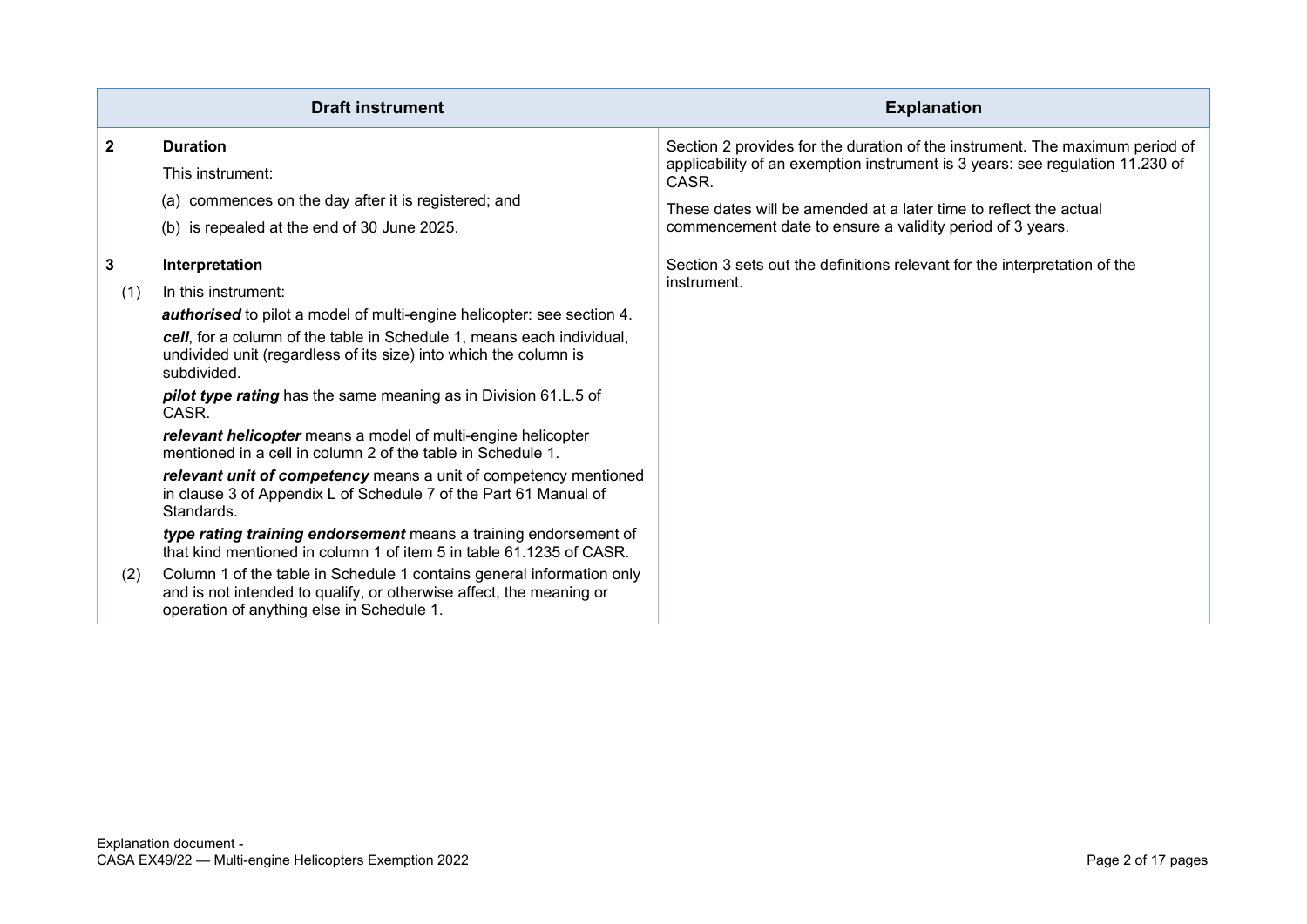|   | <b>Draft instrument</b>                                                                                                                                                                                                                                                                                                                                                                                                                                                                                                                                                                                                                            | <b>Explanation</b>                                                                                                                                                                                                                                                                                                                                                                                                                                                                                                                                                                                                                                                                                                                                                                                                                                                                                        |
|---|----------------------------------------------------------------------------------------------------------------------------------------------------------------------------------------------------------------------------------------------------------------------------------------------------------------------------------------------------------------------------------------------------------------------------------------------------------------------------------------------------------------------------------------------------------------------------------------------------------------------------------------------------|-----------------------------------------------------------------------------------------------------------------------------------------------------------------------------------------------------------------------------------------------------------------------------------------------------------------------------------------------------------------------------------------------------------------------------------------------------------------------------------------------------------------------------------------------------------------------------------------------------------------------------------------------------------------------------------------------------------------------------------------------------------------------------------------------------------------------------------------------------------------------------------------------------------|
| 4 | Meaning of authorised to pilot a model of multi-engine helicopter<br>A person is <b>authorised</b> to pilot a model of multi-engine helicopter<br>mentioned in a cell in column 2 of the table in Schedule 1 if:<br>the person holds the pilot type rating, relating to the helicopter,<br>(a)<br>mentioned in the corresponding cell in column 3 of the table; or<br>the exemption under section 5 applies to the person in relation to<br>(b)<br>the first helicopter.                                                                                                                                                                           | Section 4 sets out the meaning of <b>authorised</b> to pilot a model of multi-engine<br>helicopter for the instrument.<br>This section is highly important for the instrument, because it enables a flight<br>instructor or flight examiner to conduct flight training or flight testing<br>(relevantly) for a model of helicopter for which the instructor does not hold the<br>type-specific training or testing endorsement, so long as the instructor or<br>examiner either holds the relevant type rating, or becomes authorised to pilot<br>the helicopter under section 5 of the instrument (i.e. the person completes<br>training and an assessment of competency to the standards of a flight review<br>for the type).<br>See paragraph 8 (1) (c) of the instrument for flight instructors, and paragraph<br>9 (1) (c) for flight examiners.                                                     |
|   | Part 2-Pilot                                                                                                                                                                                                                                                                                                                                                                                                                                                                                                                                                                                                                                       | Part 2 of the instrument sets out the exemptions (sections 5, 6 and 7) that are<br>applicable to pilots. A 'Part' is used in this instrument to differentiate between<br>affected groups.                                                                                                                                                                                                                                                                                                                                                                                                                                                                                                                                                                                                                                                                                                                 |
| 5 | Exemption - authority to exercise privileges of pilot licence                                                                                                                                                                                                                                                                                                                                                                                                                                                                                                                                                                                      | Section 5 of the instrument sets out the exemption available for certain pilots<br>to enable them to operate a model of helicopter without holding the specific<br>type rating covering the model.                                                                                                                                                                                                                                                                                                                                                                                                                                                                                                                                                                                                                                                                                                        |
|   | (1) This section applies to the holder of a pilot licence (the licence<br>holder) who:<br>(a) holds the pilot type rating, relating to a model of helicopter<br>(the first helicopter) mentioned in a cell in column 2 of the<br>table in Schedule 1, mentioned in the corresponding cell in<br>column 3 of the table; and<br>(b) does not hold the pilot type rating, relating to another model<br>of helicopter (the second helicopter) mentioned in a cell in<br>column 2 of the table in Schedule 1, mentioned in the<br>corresponding cell in column 3 of the table; and<br>(c) has completed the flight training, for the second helicopter, | Subsection 5 (1) of the instrument sets out the application of the exemption in<br>section 5. A pilot who holds one or more of the relevant type ratings and has<br>completed flight training and an assessment to the standards of a flight review<br>in another model of type-rated helicopter prescribed in the table in Schedule 1<br>for which the pilot does not hold the type rating is subject to the exemption in<br>subsection 5 (7) of the instrument.<br>Due to the definition of <i>flight review</i> in regulation 61.010 of CASR, the<br>instrument will instead refer to an assessment of competency to the flight<br>review standards in the Part 61 MOS. For all intents and purposes, the<br>assessment required will be a flight review, a different term will only be used<br>as a legal mechanism.<br>For consistency with the instrument, the remainder of this explainer document |
|   | mentioned in subsection (2); and                                                                                                                                                                                                                                                                                                                                                                                                                                                                                                                                                                                                                   | will refer to "assessment of competency (flight review)".                                                                                                                                                                                                                                                                                                                                                                                                                                                                                                                                                                                                                                                                                                                                                                                                                                                 |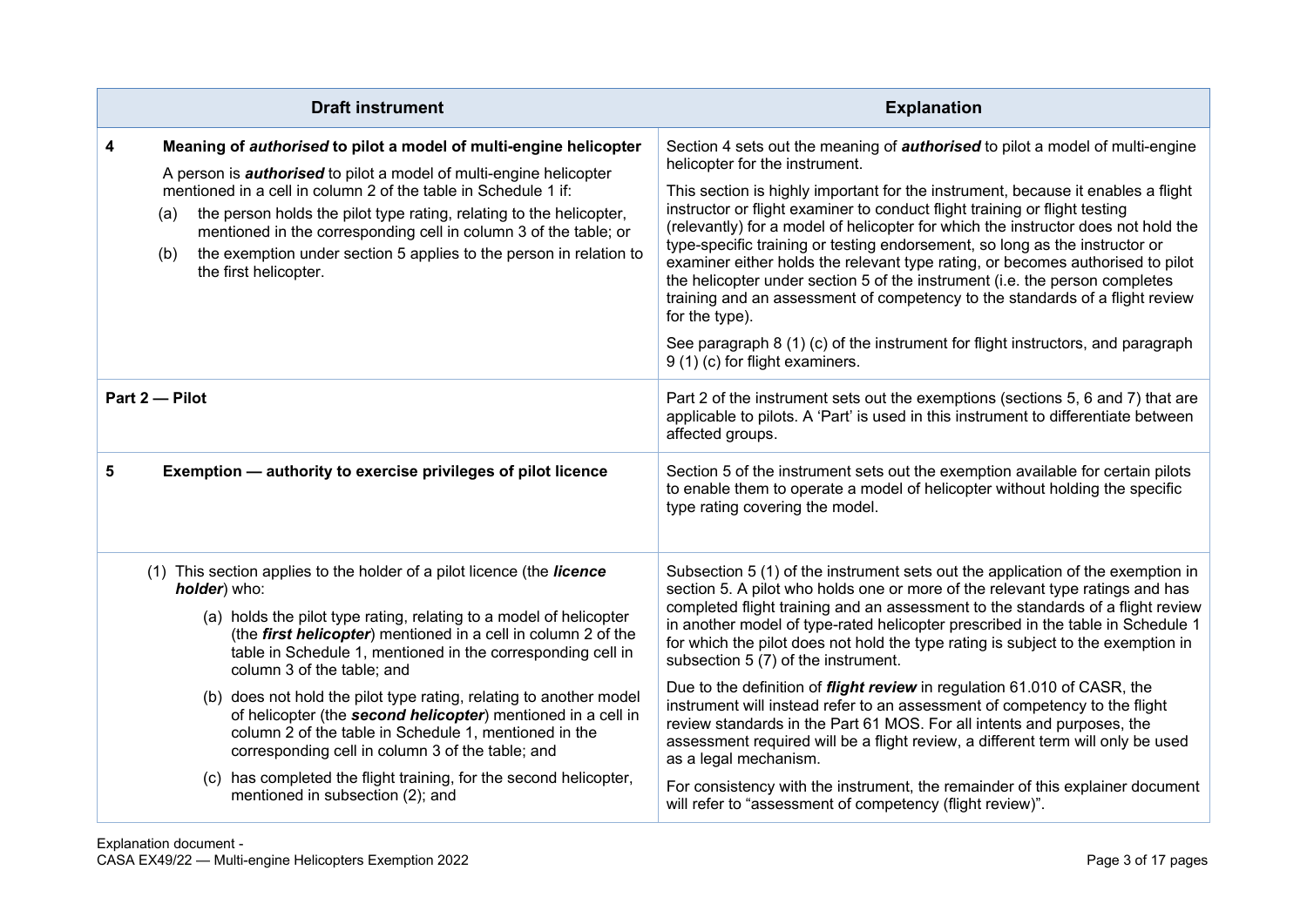| <b>Draft instrument</b>                                                                                                                                                                                                                                                 | <b>Explanation</b>                                                                                                                                                                                                                                                                                                                                                                                                                           |
|-------------------------------------------------------------------------------------------------------------------------------------------------------------------------------------------------------------------------------------------------------------------------|----------------------------------------------------------------------------------------------------------------------------------------------------------------------------------------------------------------------------------------------------------------------------------------------------------------------------------------------------------------------------------------------------------------------------------------------|
| (d) has been assessed as competent to pilot the second<br>helicopter, having regard to the competency standards for a<br>flight review, for the pilot type rating relating to the second<br>helicopter, mentioned in section 14 of the Part 61 Manual of<br>Standards.  | The training and assessment of competency (flight review) will be required for<br>each model for which differences training is currently prescribed. I.e., a<br>person who has completed training and flight review in one model covered by<br>a type rating will not be authorised to operate any of the other variants<br>covered by the type rating. The person would need to complete training and<br>assessment for each of the models. |
|                                                                                                                                                                                                                                                                         | Differences training will still be required when seeking to become authorised<br>to operate a variant prescribed in the Prescription of Aircraft and Ratings -<br>CASR Part 61 (Edition 8) Instrument 2021 for a type rating held by the pilot.<br>The training and assessment of competency (flight review) prescribed by the<br>instrument only applies to helicopter models covered a type rating not held by<br>the pilot.               |
| (2) For paragraph (1) (c), the licence holder completes flight training for<br>the second helicopter only if:                                                                                                                                                           | Subsection 5 (2) of the instrument sets out the flight training a pilot must<br>complete for the second helicopter in order to utilise the exemption in                                                                                                                                                                                                                                                                                      |
| (a) the licence holder has received training in all the units of<br>competency mentioned in the Part 61 Manual of Standards<br>for the pilot type rating in relation to the second helicopter;<br>and                                                                   | subsection 5 (7) of the instrument.<br>This subsection is modelled on regulation 61.747 of CASR (which relates to<br>class ratings).                                                                                                                                                                                                                                                                                                         |
| (b) the flight training is conducted by:                                                                                                                                                                                                                                |                                                                                                                                                                                                                                                                                                                                                                                                                                              |
| (i)<br>an instructor for a Part 141 operator that is authorised<br>to conduct the flight training; or                                                                                                                                                                   |                                                                                                                                                                                                                                                                                                                                                                                                                                              |
| the holder of an approval under regulation 141.035 of<br>(ii)<br>CASR to conduct the flight training; and                                                                                                                                                               |                                                                                                                                                                                                                                                                                                                                                                                                                                              |
| (c) the flight training is conducted in accordance with subsection<br>$(3)$ ; and                                                                                                                                                                                       |                                                                                                                                                                                                                                                                                                                                                                                                                                              |
| (d) the instructor, or holder of the approval, is satisfied the<br>licence holder meets the competency standards for a flight<br>review, for the pilot type rating relating to the second<br>helicopter, mentioned in section 14 of the Part 61 Manual of<br>Standards. |                                                                                                                                                                                                                                                                                                                                                                                                                                              |
| (3) For paragraph (2) (c), the flight training must not be conducted in a<br>relevant helicopter with a maximum certificated passenger seating<br>capacity of more than 9 if:                                                                                           | Subsection 5 (3) sets out the circumstances in which the flight training<br>prescribed in subsection 5 (2) must not be conducted in a helicopter. This<br>reflects regulation 61.205 of CASR.                                                                                                                                                                                                                                                |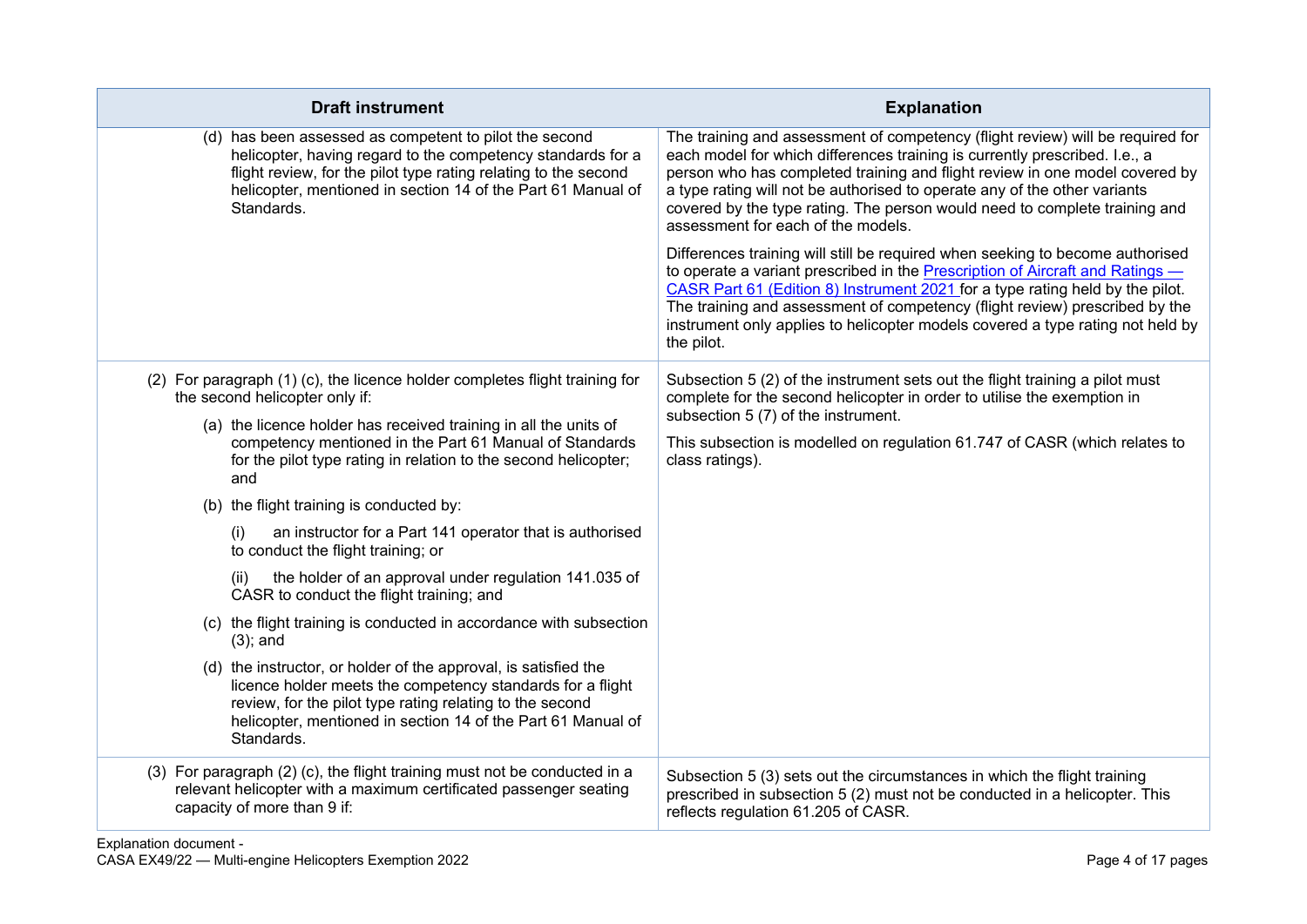| <b>Draft instrument</b>                                                                                                                                                                                                                                                                                                                                                                                                                                                                             | <b>Explanation</b>                                                                                                                                                                                                                                                                                                                                                                                                                                                                                                                                                                                                                                                                                                                                         |
|-----------------------------------------------------------------------------------------------------------------------------------------------------------------------------------------------------------------------------------------------------------------------------------------------------------------------------------------------------------------------------------------------------------------------------------------------------------------------------------------------------|------------------------------------------------------------------------------------------------------------------------------------------------------------------------------------------------------------------------------------------------------------------------------------------------------------------------------------------------------------------------------------------------------------------------------------------------------------------------------------------------------------------------------------------------------------------------------------------------------------------------------------------------------------------------------------------------------------------------------------------------------------|
| (a) there is an approved flight simulator for the training available<br>in Australia; or<br>(b) for a pilot type rating that relates to a relevant helicopter with<br>a maximum certificated passenger seating capacity of more<br>than 19 or a maximum certificated take-off weight of more<br>than 8 618 kg-there is an approved flight simulator for the<br>training available outside Australia.                                                                                                | Paragraph (3) (b) is currently included only for consistency with regulation<br>61.205 of CASR, however none of the helicopters prescribed in Schedule 1 of<br>this instrument meet the criteria. Paragraph (3) (b) will likely be omitted in the<br>final version of this instrument.                                                                                                                                                                                                                                                                                                                                                                                                                                                                     |
| (4) For paragraph (1) (d), the assessment requires demonstration to a<br>person mentioned in subsection (5) that the licence holder has the<br>competency required of the licence holder under section 14.6 of the<br>Part 61 Manual of Standards by each relevant unit of competency for<br>the pilot type rating in relation to the second helicopter.                                                                                                                                            | Subsection 5 (4) clarifies what the assessment of competency (flight review)<br>prescribed in paragraph 5 (1) (d) to pilot the second helicopter must involve.<br>Relevantly, the pilot must demonstrate competency to pilot the second<br>helicopter to the standards mentioned in section 14.6 of the Part 61 MOS.                                                                                                                                                                                                                                                                                                                                                                                                                                       |
| (5) For subsection (4), the persons are as follows:<br>CASA;<br>(a)<br>the holder of an approval under regulation 61.040 for<br>(b)<br>regulation 61.400 of CASR;<br>a pilot instructor who is authorised to conduct a flight review<br>(c)<br>for the pilot type rating in relation to the second helicopter.                                                                                                                                                                                      | Subsection 5 (5) sets out who can conduct the assessment of competency<br>(flight review) to pilot the second helicopter. This subsection is based on<br>regulation 61.400 of CASR, which sets out what successful completion of a<br>flight review requires.<br>Relevantly, an instructor authorised under this instrument will be able to<br>conduct the assessment of competency (flight review). Ideally, the same<br>instructor will conduct the training and assessment.                                                                                                                                                                                                                                                                             |
| (6) The assessment must be conducted in:<br>the second helicopter; or<br>(a)<br>an approved flight simulator for the assessment.<br>(b)                                                                                                                                                                                                                                                                                                                                                             | Subsection 5 (6) sets out the aircraft or simulators that the assessment of<br>competency (flight review) can be conducted in. This subsection is based on<br>regulation 61.400 of CASR, which sets out what successful completion of a<br>flight review requires.                                                                                                                                                                                                                                                                                                                                                                                                                                                                                         |
| (7) The licence holder is exempt from compliance with regulation 61.065<br>of CASR to the extent that the licence holder is not authorised to<br>exercise the privileges of the licence, in relation to the second<br>helicopter, under paragraph 61.375 (5) (b) of CASR.<br>Note The effect of the exemption is that the licence holder is<br>authorised, under paragraph 61.375 (5) (b) of CASR, to conduct the<br>activity the subject of the exemption while piloting the second<br>helicopter. | Subsection 5 (7) ensures that pilots who hold at least one of the relevant<br>multi-engine helicopter type ratings, and have completed flight training and<br>assessment of competency (flight review) for a second multi-engine helicopter<br>type do not contravene regulation 61.065, despite not holding the second<br>type rating.<br>Paragraph 61.375 (5) (b) of CASR provides that the holder of a pilot licence is<br>authorised to exercise the privileges of the licence in an aircraft certificated for<br>single-pilot operation and for which a single-pilot type rating is required by a<br>legislative instrument under regulation 61.060 of CASR only if the holder also<br>holds the appropriate pilot type rating for the aircraft type. |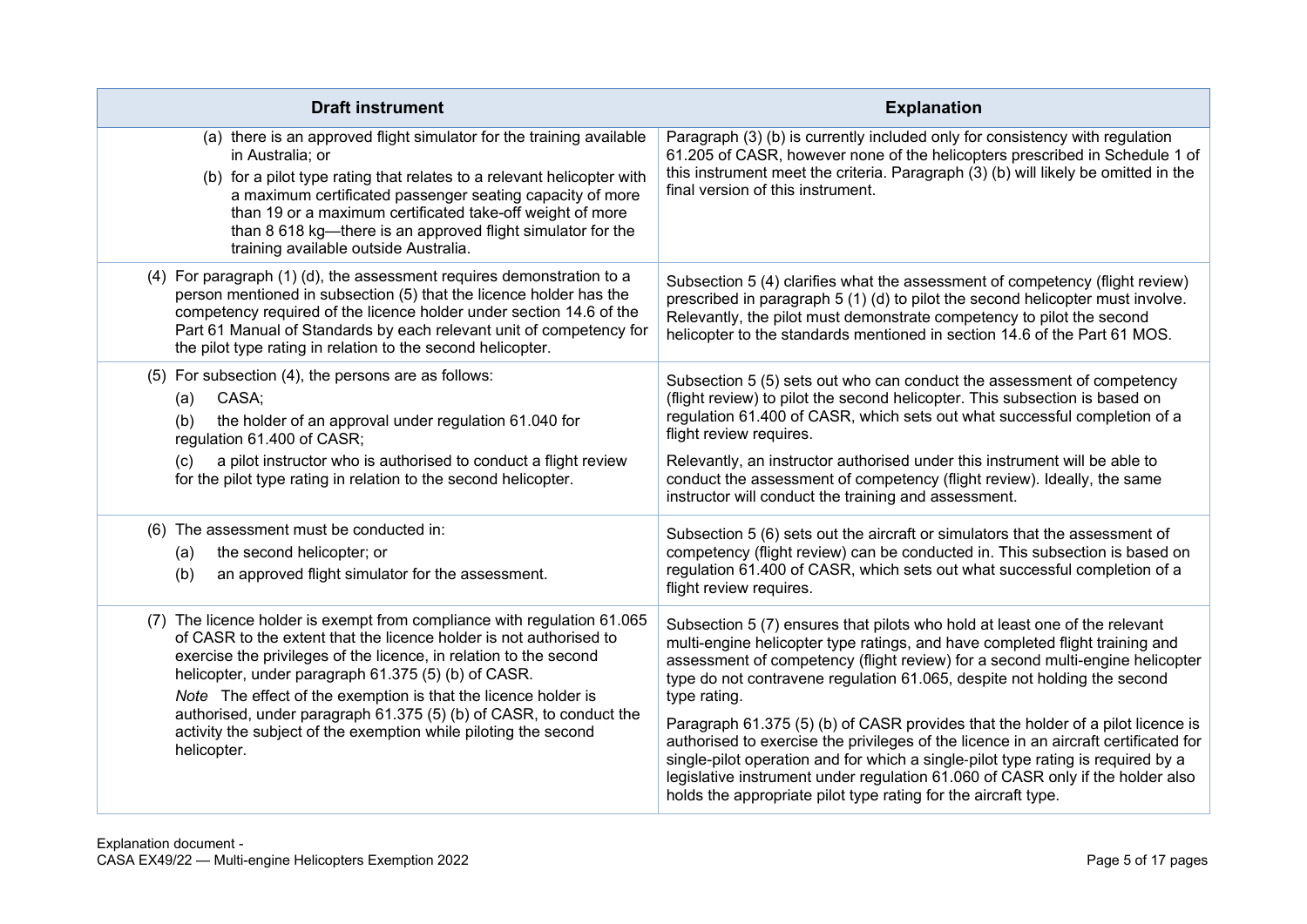| <b>Draft instrument</b>                                                                                                                                                                                                                                                                                                                                                                                                                                                                                                                                                                                                                                                                                                                                                                                                                                                                                                                                                                                                                                                                                                                                                                                                                                            | <b>Explanation</b>                                                                                                                                                                                                                                                                                                                                                                                                                                                                                                                                                                                                                                                                                                                                                                                                                                                                                                                                                                                                                                                                                                                                                                                                                                   |
|--------------------------------------------------------------------------------------------------------------------------------------------------------------------------------------------------------------------------------------------------------------------------------------------------------------------------------------------------------------------------------------------------------------------------------------------------------------------------------------------------------------------------------------------------------------------------------------------------------------------------------------------------------------------------------------------------------------------------------------------------------------------------------------------------------------------------------------------------------------------------------------------------------------------------------------------------------------------------------------------------------------------------------------------------------------------------------------------------------------------------------------------------------------------------------------------------------------------------------------------------------------------|------------------------------------------------------------------------------------------------------------------------------------------------------------------------------------------------------------------------------------------------------------------------------------------------------------------------------------------------------------------------------------------------------------------------------------------------------------------------------------------------------------------------------------------------------------------------------------------------------------------------------------------------------------------------------------------------------------------------------------------------------------------------------------------------------------------------------------------------------------------------------------------------------------------------------------------------------------------------------------------------------------------------------------------------------------------------------------------------------------------------------------------------------------------------------------------------------------------------------------------------------|
| (8) In this section:<br>available, for training, means able to be used for the training.<br>maximum certificated take-off weight has the meaning given by<br>regulation 61.010 of CASR.                                                                                                                                                                                                                                                                                                                                                                                                                                                                                                                                                                                                                                                                                                                                                                                                                                                                                                                                                                                                                                                                            | Subsection 5 (8) provides definitions relevant to section 5 of the instrument.                                                                                                                                                                                                                                                                                                                                                                                                                                                                                                                                                                                                                                                                                                                                                                                                                                                                                                                                                                                                                                                                                                                                                                       |
| <b>Exemptions - valid flight review</b><br>6                                                                                                                                                                                                                                                                                                                                                                                                                                                                                                                                                                                                                                                                                                                                                                                                                                                                                                                                                                                                                                                                                                                                                                                                                       | Section 6 sets out additional exemptions for pilots who become authorised to<br>operate a second helicopter under the instrument.<br>The intent of section 6 is to replicate the effect of Part 5 of CASA EX66/21 -<br>Flight Crew Licensing (Miscellaneous Exemptions) Exemption 2021, which<br>relevantly provides that a valid flight review for any multi-engine helicopter<br>pilot type rating satisfies the flight review requirements for any other<br>helicopter pilot type ratings and the single-engine helicopter class rating that<br>the pilot holds.                                                                                                                                                                                                                                                                                                                                                                                                                                                                                                                                                                                                                                                                                  |
| (1) Subsection (2) applies to the holder of a pilot licence (the <i>licence</i><br>holder) who:<br>holds the pilot type rating in relation to a model of helicopter (the<br>(a)<br>first helicopter); and<br>does not hold the pilot type rating, relating to a model of multi-<br>(b)<br>engine helicopter (the second helicopter) mentioned in a cell in<br>column 2 of the table in Schedule 1, mentioned in the<br>corresponding cell in column 3 of the table; and<br>the exemption under section 5 applies to the licence holder in<br>(c)<br>relation to the second helicopter; and<br>has been assessed as competent to pilot the second helicopter,<br>(d)<br>having regard to the competency standards for a flight review, for<br>the pilot type rating in relation to the second helicopter,<br>mentioned in section 14 of the Part 61 Manual of Standards.<br>The licence holder is exempt from compliance with subregulation<br>(2)<br>61.800 (1) of CASR to the extent that the licence holder is not<br>authorised to exercise the privileges of the pilot type rating, relating<br>to the first helicopter, as the pilot in command of the first helicopter,<br>unless the licence holder has a valid flight review for the pilot type<br>rating. | Subsections 6 (1) and (2) ensures that the assessment of competency (flight<br>review) in the second helicopter satisfies the flight review requirements under<br>regulation 61.800 for any other single-engine or multi-engine helicopter type<br>ratings that the pilot holds. The assessment of competency (flight review) is<br>intended to allow the pilot to operate any helicopter pilot type ratings that the<br>pilot holds for a period of 24 months, based upon the assessment of<br>competency (flight review).<br>This would emulate Part 5 of CASA EX66/21 - Flight Crew Licensing<br>(Miscellaneous Exemptions) Exemption 2021 (legislation.gov.au)<br>Within 24 months from completing the assessment of competency (flight<br>review) in the second helicopter, the pilot is required to either complete a<br>flight review in a multi-engine helicopter for which they hold the type rating<br>(which would then satisfy the flight review requirements for any other<br>helicopter pilot type ratings and the single-engine helicopter class rating that<br>the pilot holds, as per Part 5 of CASA EX66/21), or complete another<br>assessment of competency (flight review) in another helicopter covered by<br>this instrument. |
| (3) Subsection (4) applies to the holder of a pilot licence (the licence<br>holder) who:                                                                                                                                                                                                                                                                                                                                                                                                                                                                                                                                                                                                                                                                                                                                                                                                                                                                                                                                                                                                                                                                                                                                                                           | Subsections 6 (3) and (4) ensures that the assessment of competency (flight<br>review) in the fourth helicopter satisfies the flight review requirements under                                                                                                                                                                                                                                                                                                                                                                                                                                                                                                                                                                                                                                                                                                                                                                                                                                                                                                                                                                                                                                                                                       |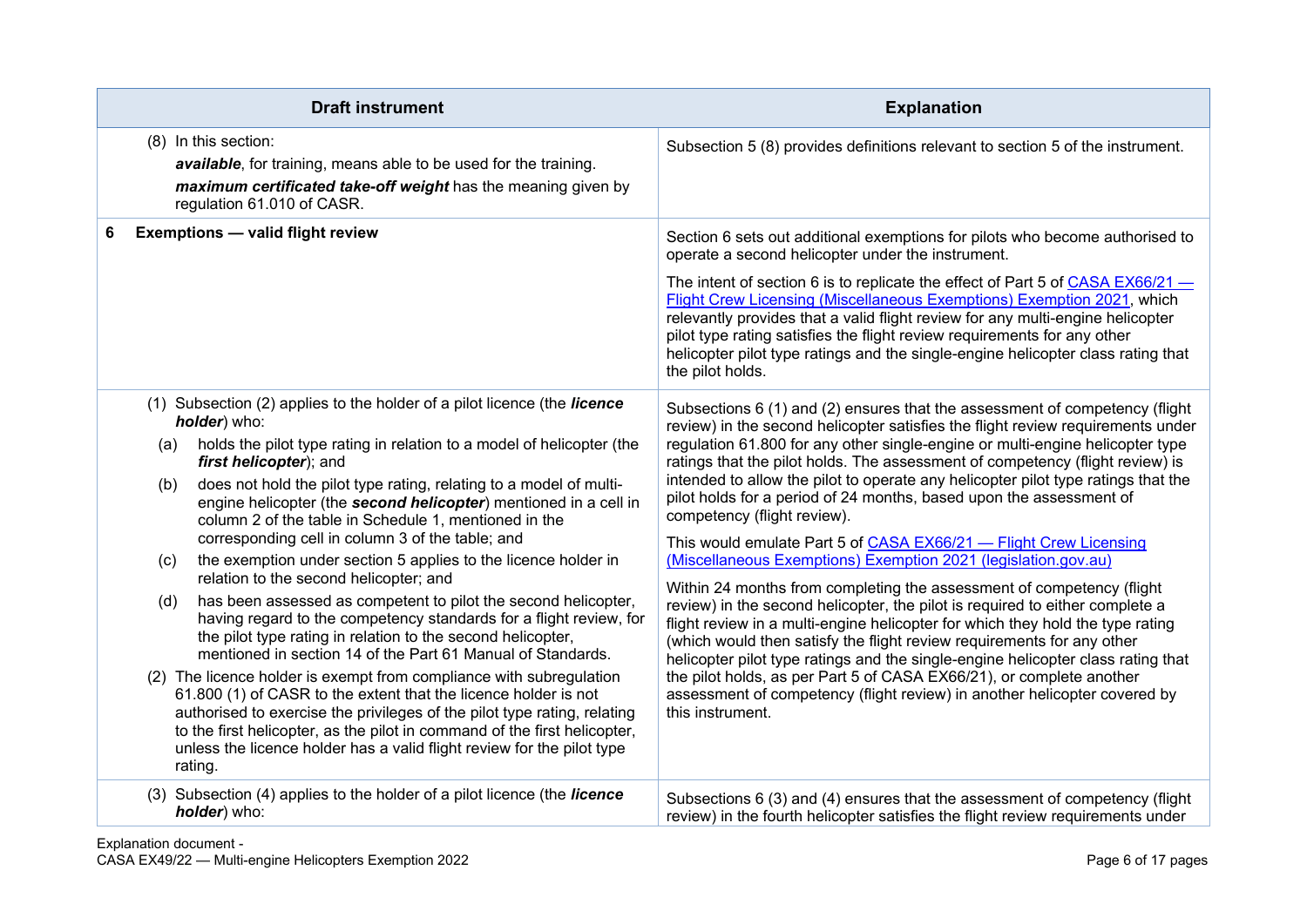| <b>Draft instrument</b>                                                                                                                                                                                                                                                                                                                                                                                          | <b>Explanation</b>                                                                                                                                                                                                                                                                                                                                                                                                                                        |
|------------------------------------------------------------------------------------------------------------------------------------------------------------------------------------------------------------------------------------------------------------------------------------------------------------------------------------------------------------------------------------------------------------------|-----------------------------------------------------------------------------------------------------------------------------------------------------------------------------------------------------------------------------------------------------------------------------------------------------------------------------------------------------------------------------------------------------------------------------------------------------------|
| holds a single-engine helicopter class rating relating to a model of<br>(a)<br>single-engine helicopter (the third helicopter); and<br>holds the pilot type rating, relating to a model of multi-engine<br>(b)<br>helicopter mentioned in a cell in column 2 of the table in Schedule                                                                                                                            | regulation 61.745 for the single-engine helicopter class rating held by the<br>pilot. The assessment of competency (flight review) is intended to allow the<br>pilot to operate the single-engine helicopter class rating for a period of 24<br>months, based upon the assessment of competency (flight review).                                                                                                                                          |
| 1, mentioned in column 3 of the corresponding cell in the table;<br>and                                                                                                                                                                                                                                                                                                                                          | This would emulate Part 5 of CASA EX66/21 - Flight Crew Licensing<br>(Miscellaneous Exemptions) Exemption 2021 (legislation.gov.au)                                                                                                                                                                                                                                                                                                                       |
| does not hold the pilot type rating, relating to another model of<br>(c)<br>multi-engine helicopter (the fourth helicopter) mentioned in a<br>cell in column 2 of the table in Schedule 1, mentioned in column 3<br>of the corresponding cell in the table; and                                                                                                                                                  | Within 24 months from completing the assessment of competency (flight<br>review) in the fourth helicopter, the pilot should either complete a flight review<br>in a multi-engine helicopter for which they hold the type rating (which would<br>then satisfy the flight review requirements for any other helicopter pilot type                                                                                                                           |
| has been assessed as competent to pilot the fourth helicopter,<br>(d)<br>having regard to the competency standards for a flight review, for<br>the pilot type rating in relation to the fourth helicopter, mentioned<br>in section 14 of the Part 61 Manual of Standards.                                                                                                                                        | ratings and the single-engine helicopter class rating that the pilot holds, as<br>per Part 5 of CASA EX66/21), or complete an assessment of competency<br>(flight review) in another helicopter covered by this instrument.                                                                                                                                                                                                                               |
| (4) The licence holder is exempt from compliance with subregulation<br>61.745 (1) of CASR to the extent that the licence holder is not<br>authorised to exercise the privileges of the single-engine helicopter<br>class rating, relating to the third helicopter, unless the licence holder<br>has a valid flight review for the single-engine helicopter class rating<br>in accordance with regulation 61.745. | Note: reference to the third helicopter is unrelated to any helicopter listed in<br>Schedule 1 - it refers to the single-engine helicopter class rating. Reference<br>to the fourth helicopter is related to the helicopters listed in Schedule 1. Use<br>of "third helicopter" and "fourth helicopter" is for legal purposes only. A pilot<br>does not need to be operating four different types of helicopter to access the<br>exemptions in section 6. |
| (5) For paragraph $(1)$ $(d)$ or $(3)$ $(d)$ , the assessment requires<br>demonstration to a person mentioned in subsection (6) that the<br>licence holder has the competency required of the licence holder<br>under subsection 14.6 of the Part 61 Manual of Standards by each<br>relevant unit of competency for the pilot type rating in relation to the<br>second helicopter or fourth helicopter.          | Subsection 6 (5) clarifies what the assessment of competency (flight review)<br>prescribed in paragraph 6 (1) (d) or (3) (d) to pilot the second or fourth<br>helicopter must involve. Relevantly, the pilot must demonstrate competency<br>to pilot the helicopter to the standards mentioned in section 14.6 of the Part<br>61 MOS.                                                                                                                     |
| (6) For subsection (5), the persons are as follows:<br>CASA;<br>(a)                                                                                                                                                                                                                                                                                                                                              | Subsection 6 (6) sets out who can conduct the assessment of competency<br>(flight review) to pilot the helicopter. This subsection is based on regulation<br>61.400 of CASR, which sets out what successful completion of a flight review                                                                                                                                                                                                                 |
| the holder of an approval under regulation 61.040 of CASR for<br>(b)<br>regulation 61.400 of CASR;                                                                                                                                                                                                                                                                                                               | requires.                                                                                                                                                                                                                                                                                                                                                                                                                                                 |
| a pilot instructor who is authorised to conduct a flight review for<br>(c)<br>the pilot type rating in relation to the second helicopter or fourth<br>helicopter.                                                                                                                                                                                                                                                | Relevantly, an instructor authorised under this instrument will be able to<br>conduct the assessment of competency. Ideally, the same instructor will<br>conduct the training and assessment.                                                                                                                                                                                                                                                             |
| (7) The assessment must be conducted in:                                                                                                                                                                                                                                                                                                                                                                         | Subsection 6 (7) sets out the aircraft or simulators that the assessment can<br>be conducted in. This subsection is based on regulation 61.400 of CASR,                                                                                                                                                                                                                                                                                                   |
| the second helicopter for paragraph (1) (d) or the fourth helicopter<br>(a)<br>for paragraph $(3)$ $(d)$ ; or                                                                                                                                                                                                                                                                                                    | which sets out what successful completion of a flight review requires.                                                                                                                                                                                                                                                                                                                                                                                    |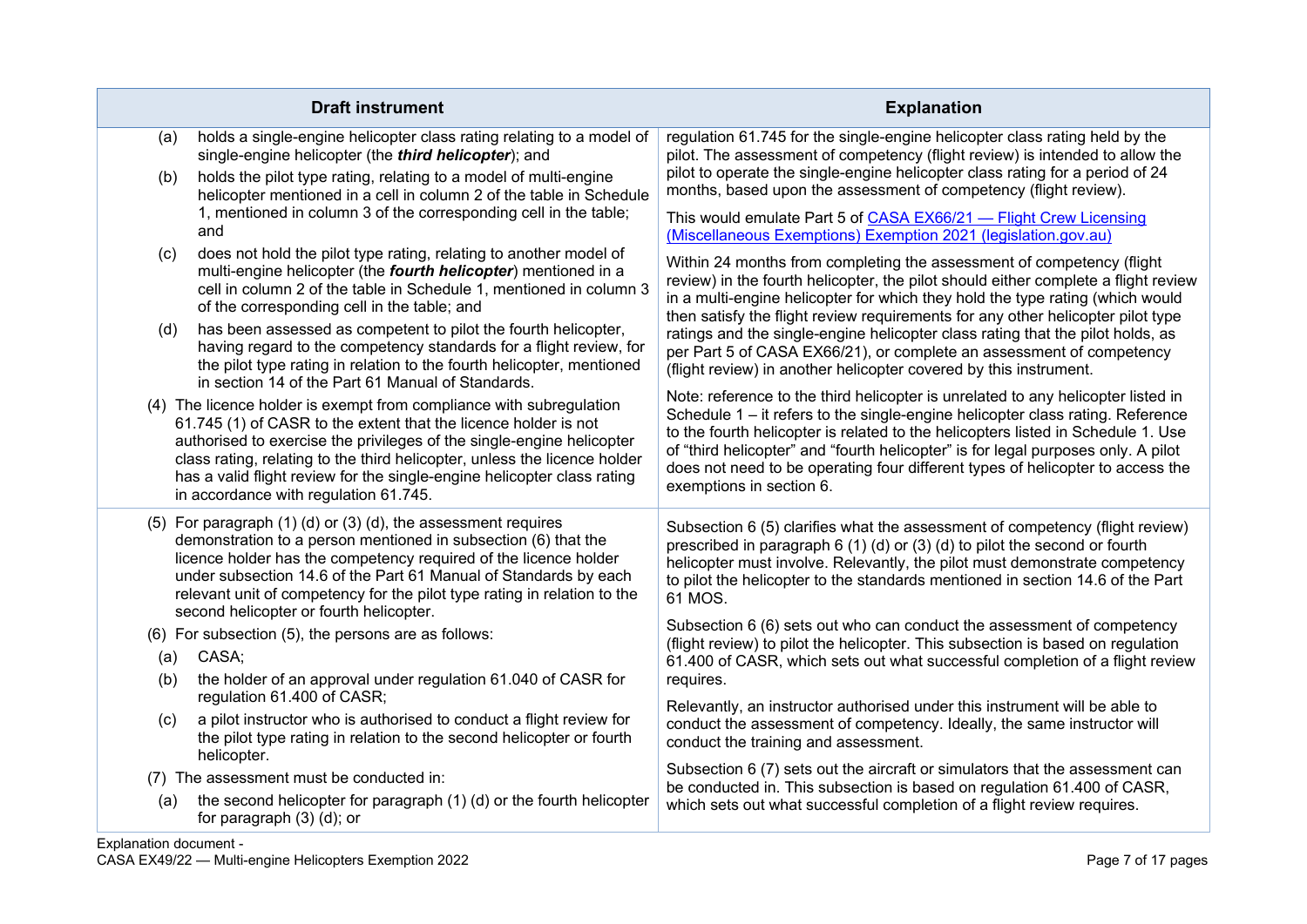| <b>Draft instrument</b>                                                                                                                                                                                                                                                                                                                                                                                                                                                                                                                                                                                                                                                                                                                                                                                                                                                                                                                                                                                                                                                                                                                                                                                                                                                                                                                                                                                                                                                                                                                                                                           | <b>Explanation</b>                                                                                                                                                                                                                                                                                                                                                                                                                                                                                                                                                                                                                                                                                                                                                                                                                                                                                                                                                                                                                                              |
|---------------------------------------------------------------------------------------------------------------------------------------------------------------------------------------------------------------------------------------------------------------------------------------------------------------------------------------------------------------------------------------------------------------------------------------------------------------------------------------------------------------------------------------------------------------------------------------------------------------------------------------------------------------------------------------------------------------------------------------------------------------------------------------------------------------------------------------------------------------------------------------------------------------------------------------------------------------------------------------------------------------------------------------------------------------------------------------------------------------------------------------------------------------------------------------------------------------------------------------------------------------------------------------------------------------------------------------------------------------------------------------------------------------------------------------------------------------------------------------------------------------------------------------------------------------------------------------------------|-----------------------------------------------------------------------------------------------------------------------------------------------------------------------------------------------------------------------------------------------------------------------------------------------------------------------------------------------------------------------------------------------------------------------------------------------------------------------------------------------------------------------------------------------------------------------------------------------------------------------------------------------------------------------------------------------------------------------------------------------------------------------------------------------------------------------------------------------------------------------------------------------------------------------------------------------------------------------------------------------------------------------------------------------------------------|
| an approved flight simulator for the assessment.<br>(b)                                                                                                                                                                                                                                                                                                                                                                                                                                                                                                                                                                                                                                                                                                                                                                                                                                                                                                                                                                                                                                                                                                                                                                                                                                                                                                                                                                                                                                                                                                                                           |                                                                                                                                                                                                                                                                                                                                                                                                                                                                                                                                                                                                                                                                                                                                                                                                                                                                                                                                                                                                                                                                 |
| Exemptions - valid instrument proficiency check<br>7                                                                                                                                                                                                                                                                                                                                                                                                                                                                                                                                                                                                                                                                                                                                                                                                                                                                                                                                                                                                                                                                                                                                                                                                                                                                                                                                                                                                                                                                                                                                              | Section 7 sets out additional exemptions for pilots who become authorised to<br>operate a multi-engine helicopter under the instrument.                                                                                                                                                                                                                                                                                                                                                                                                                                                                                                                                                                                                                                                                                                                                                                                                                                                                                                                         |
|                                                                                                                                                                                                                                                                                                                                                                                                                                                                                                                                                                                                                                                                                                                                                                                                                                                                                                                                                                                                                                                                                                                                                                                                                                                                                                                                                                                                                                                                                                                                                                                                   | The intent of section 7 is to replicate the effect of Part 4 of CASA EX66/21 -<br>Flight Crew Licensing (Miscellaneous Exemptions) Exemption 2021, which<br>relevantly provides that a valid instrument proficiency check (IPC) for a<br>helicopter pilot type rating other than a multi-crew type rating satisfies the IPC<br>requirements for any other helicopter pilot type ratings other than multi-crew<br>type ratings that the pilot holds.                                                                                                                                                                                                                                                                                                                                                                                                                                                                                                                                                                                                             |
| (1) This section applies to the holder of a pilot licence (the licence<br>holder):<br>who holds the pilot type rating, other than a multi-crew type<br>(a)<br>rating, relating to a model of multi-engine helicopter (the first<br>helicopter) mentioned in a cell in column 2 of the table in<br>Schedule 1, mentioned in the corresponding cell in column 3 of<br>the table; and<br>who does not hold the pilot type rating, relating to another model<br>(b)<br>of multi-engine helicopter (the second helicopter) mentioned in<br>a cell in column 2 of the table in Schedule 1, mentioned in the<br>corresponding cell in column 3 of the table; and<br>to whom the exemption under section 5 applies in relation to the<br>(c)<br>second helicopter; and<br>who holds a valid instrument proficiency check for the second<br>(d)<br>helicopter.<br>(2) The licence holder is exempt from compliance with subregulation<br>61.805 (1) of CASR to the extent that the licence holder is not<br>authorised to exercise the privileges of the pilot type rating in relation<br>to the first helicopter, unless the licence holder has a valid<br>instrument proficiency check for the helicopter type covered by the<br>pilot type rating.<br>(3) The licence holder is exempt from compliance with subregulation<br>61.880 (2) of CASR to the extent that the licence holder is not<br>authorised to exercise the privileges of an instrument rating, relating<br>to the first helicopter, unless the licence holder has a valid<br>instrument proficiency check for multi-engine helicopters. | Subsections 7 (1), (2) and (3) ensure that a person who becomes authorised<br>to pilot a second helicopter under the instrument (i.e. completes training and<br>assessment of competency (flight review), but is not granted the type rating)<br>can complete an IPC in the second type, and for that IPC to satisfy the<br>general instrument proficiency check requirements in regulation 61.880 for<br>any multi-engine helicopters the pilot is authorised to fly, and the instrument<br>proficiency check requirement in regulation 61.805 for any helicopter type<br>ratings the pilot holds other than multi-crew type ratings.<br>These would emulate Part 4 of CASA EX66/21 - Flight Crew Licensing<br>(Miscellaneous Exemptions) Exemption 2021 (legislation.gov.au).<br>Within 12 months from completing the IPC in the second helicopter, the pilot<br>should complete an IPC either in another helicopter covered by this<br>instrument or in a multi-engine helicopter for which they hold the type rating -<br>as per regulation 61.880 of CASR. |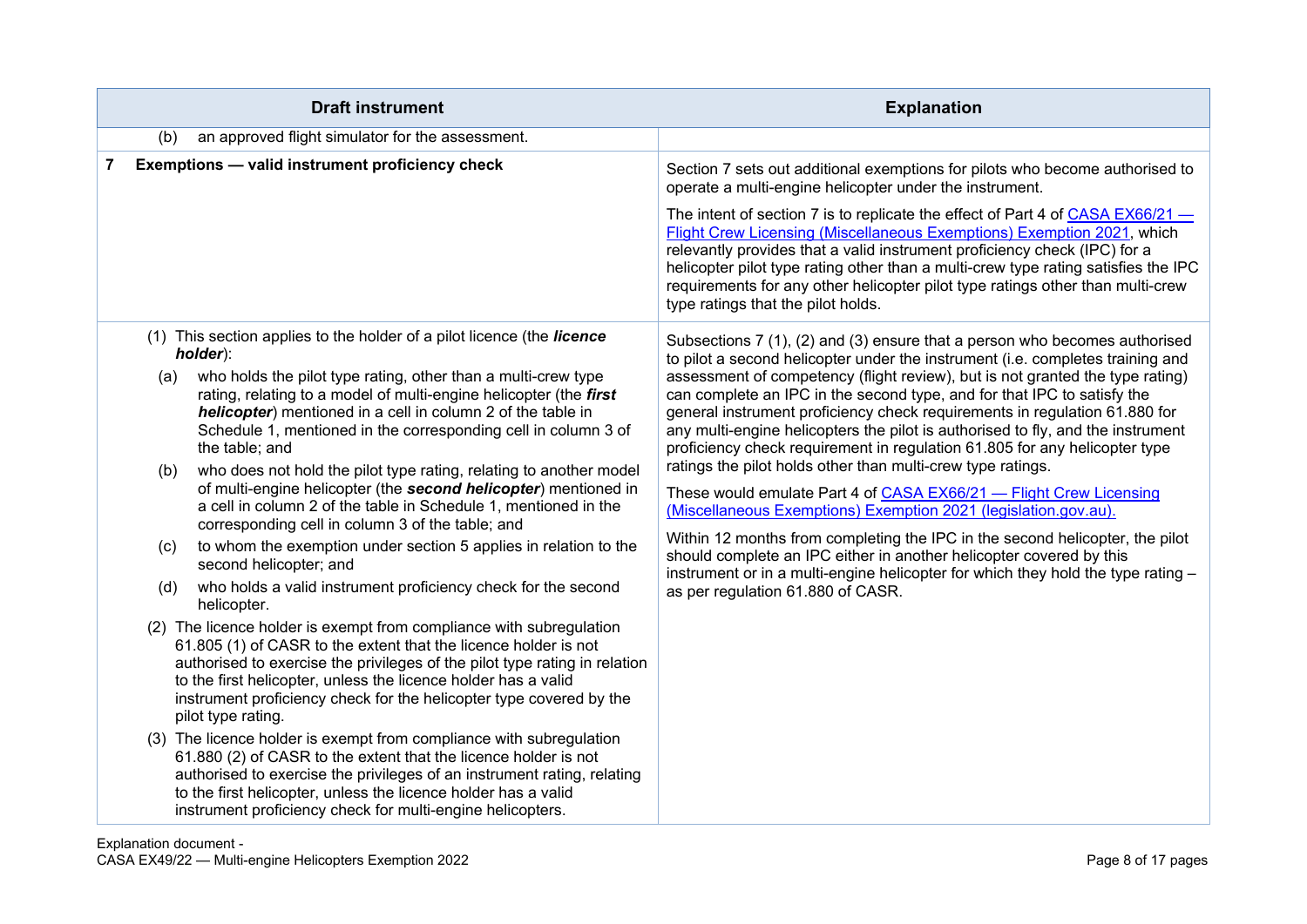| <b>Draft instrument</b>                                                                                                                                                                                                                                                                                                                                                                                                                                                                                                                                                                                                                                                                       | <b>Explanation</b>                                                                                                                                                                                                                                                                                                                                                                                                                                                                                                                                                                                                                                                                                                                                                                                                                                                                                                                                                                         |
|-----------------------------------------------------------------------------------------------------------------------------------------------------------------------------------------------------------------------------------------------------------------------------------------------------------------------------------------------------------------------------------------------------------------------------------------------------------------------------------------------------------------------------------------------------------------------------------------------------------------------------------------------------------------------------------------------|--------------------------------------------------------------------------------------------------------------------------------------------------------------------------------------------------------------------------------------------------------------------------------------------------------------------------------------------------------------------------------------------------------------------------------------------------------------------------------------------------------------------------------------------------------------------------------------------------------------------------------------------------------------------------------------------------------------------------------------------------------------------------------------------------------------------------------------------------------------------------------------------------------------------------------------------------------------------------------------------|
| (4) In this section:<br>multi-crew type rating has the meaning given by regulation 61.010<br>of CASR.                                                                                                                                                                                                                                                                                                                                                                                                                                                                                                                                                                                         |                                                                                                                                                                                                                                                                                                                                                                                                                                                                                                                                                                                                                                                                                                                                                                                                                                                                                                                                                                                            |
| Part 3 - Flight instructor<br>8<br><b>Exemptions</b>                                                                                                                                                                                                                                                                                                                                                                                                                                                                                                                                                                                                                                          | Part 3 of the instrument sets out the exemptions (section 8) that are<br>applicable for certain flight instructors.<br>Note: the instrument currently only refers to flight instructors, however<br>consideration is being given whether simulator instructors also need to be<br>accommodated.                                                                                                                                                                                                                                                                                                                                                                                                                                                                                                                                                                                                                                                                                            |
| (1) This section applies to a flight instructor who:<br>(a) holds the type rating training endorsement for a model of<br>multi-engine helicopter (the first helicopter) mentioned in a<br>cell in column 2 of the table in Schedule 1 but not for another<br>relevant helicopter (the second helicopter); and<br>(b) holds the pilot type rating, relating to the first helicopter,<br>mentioned in the corresponding cell in column 3 of the table;<br>and<br>(c) is authorised to pilot the second helicopter; and<br>(d) has completed at least 25 hours of flight time as pilot in<br>command of the second helicopter.                                                                   | Subsection 8 (1) of the instrument sets out the application of the exemptions<br>in section 8. A flight instructor who holds at least one relevant type rating<br>training endorsement and is authorised to pilot the second helicopter, and has<br>completed at least 25 hours of flight time as pilot in command of the second<br>helicopter is subject to the exemptions in subsections $8(2)$ to $8(6)$ of the<br>instrument.<br>Due to the interaction with the definition of <b>authorised</b> in section 4 of the<br>instrument, an instructor is enabled to conduct flight training for a type rating<br>for which the instructor does not hold the type-specific training endorsement,<br>so long as the instructor either:<br>holds the relevant type rating, or<br>$\bullet$<br>becomes authorised to pilot the helicopter under section 5 of the<br>$\bullet$<br>instrument (i.e. the person completes training and assessment of<br>competency (flight review) for the type). |
| (2) The flight instructor is exempt from compliance with regulation<br>61.065 of CASR to the extent that the flight instructor is not<br>authorised to conduct flight training mentioned in column 2 of item 5<br>in table 61.1235 of CASR, in relation to the second helicopter, under<br>subregulation 61.1175 (1) of CASR, unless the flight instructor also<br>holds the endorsement mentioned in column 1 of the item.<br>Note The effect of the exemption is that the flight instructor is<br>authorised, under subregulation 61.1175 (1) of CASR, to conduct the<br>activity the subject of the exemption while acting as a flight instructor<br>in relation to the second helicopter. | Subsection 8 (2) ensures that flight instructors who hold at least one type<br>rating training endorsement for a relevant multi-engine helicopter, and are<br>authorised to pilot a second multi-engine helicopter type, do not contravene<br>regulation 61.065, despite not holding a type rating training endorsement for<br>the second type.<br>The effect of subregulation 61.1175 (1) of CASR is that a flight instructor is<br>authorised to conduct flight training for a specified pilot type rating only if the<br>instructor also holds the type-specific type rating training endorsement.                                                                                                                                                                                                                                                                                                                                                                                      |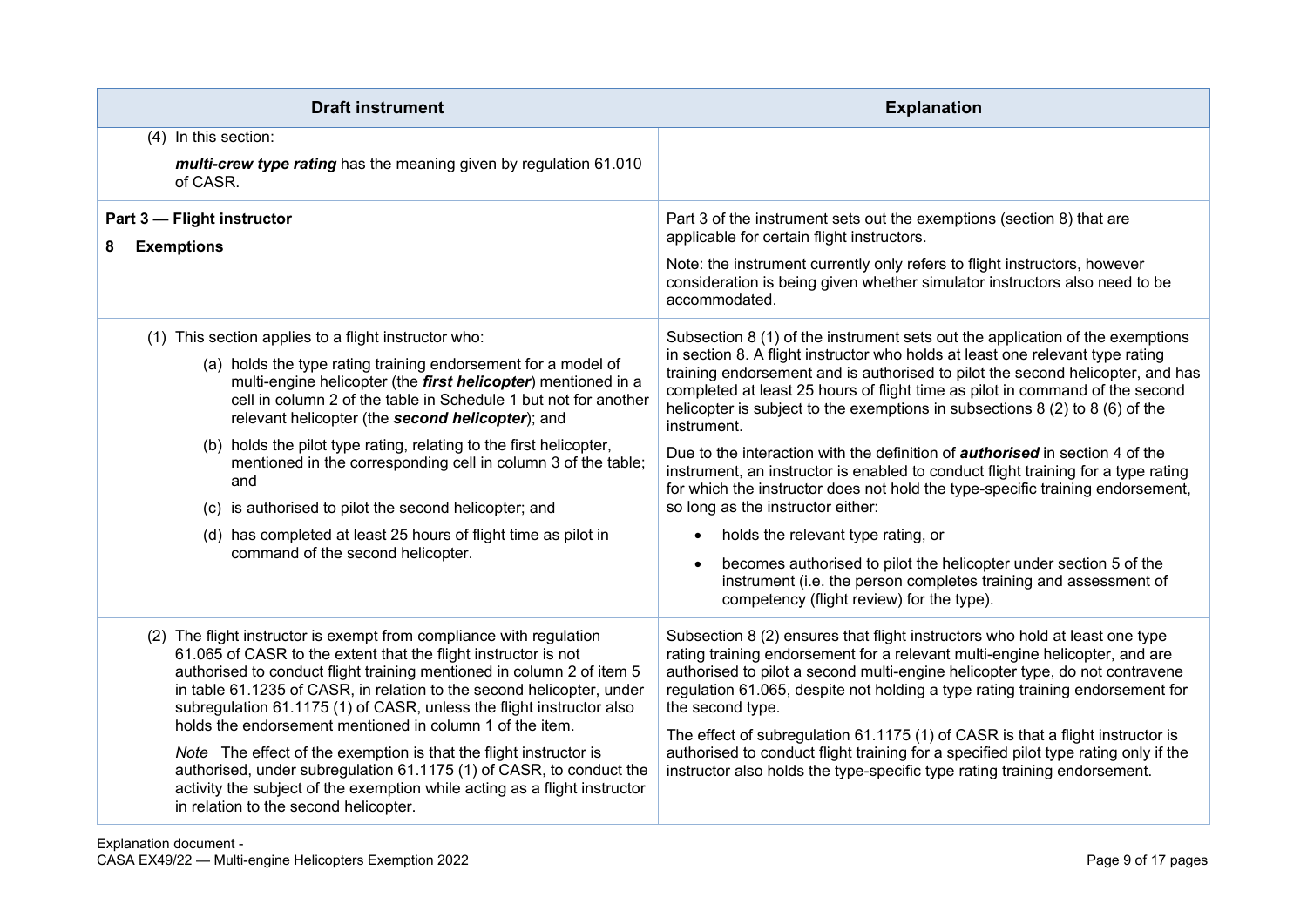| <b>Draft instrument</b>                                                                                                                                                                                                                                                                                                                                                                                                                                                                         | <b>Explanation</b>                                                                                                                                                                                                                                                                                                                                                                                    |
|-------------------------------------------------------------------------------------------------------------------------------------------------------------------------------------------------------------------------------------------------------------------------------------------------------------------------------------------------------------------------------------------------------------------------------------------------------------------------------------------------|-------------------------------------------------------------------------------------------------------------------------------------------------------------------------------------------------------------------------------------------------------------------------------------------------------------------------------------------------------------------------------------------------------|
|                                                                                                                                                                                                                                                                                                                                                                                                                                                                                                 | The impact of subsection 8 (2) is to allow relevant flight instructors to conduct<br>flight training for a relevant type rating, without holding the type-specific type<br>rating training endorsement that would otherwise be required.                                                                                                                                                              |
| (3) The flight instructor is exempt from compliance with regulation<br>61.065 of CASR to the extent that the flight instructor is not<br>authorised to conduct differences training for a variant of the second<br>helicopter, under subregulation 61.1175 (2) of CASR, unless the<br>flight instructor also holds the type rating training endorsement for<br>the second helicopter.                                                                                                           | Subsection 8 (3) ensures that flight instructors who hold at least one type<br>rating training endorsement for a relevant multi-engine helicopter, and are<br>authorised to pilot a second multi-engine helicopter type, can conduct<br>differences training for a variant of the second multi-engine helicopter type,<br>despite not holding a type rating training endorsement for the second type. |
| Note The effect of the exemption is that the flight instructor is<br>authorised, under subregulation 61.1175 (2) of CASR, to conduct the<br>activity the subject of the exemption while acting as a flight instructor<br>in relation to the second helicopter.                                                                                                                                                                                                                                  |                                                                                                                                                                                                                                                                                                                                                                                                       |
| (4) The flight instructor is exempt from compliance with regulation<br>61.065 of CASR to the extent that the flight instructor is not<br>authorised to conduct training to meet the general competency<br>requirement stated in regulation 61.385 of CASR in relation to the<br>second helicopter, under subregulation 61.1175 (3) of CASR, unless<br>the flight instructor holds a training endorsement that authorises the<br>instructor to conduct flight training for the kind of aircraft. | Subsection 8 (4) ensures that flight instructors who hold at least one type<br>rating training endorsement for a relevant multi-engine helicopter, and are<br>authorised to pilot a second multi-engine helicopter type, can conduct training<br>to meet the general competency requirement for a type of aircraft despite not<br>holding the type rating training endorsement for the second type.   |
| Note The effect of the exemption is that the flight instructor is<br>authorised, under subregulation 61.1175 (3) of CASR, to conduct the<br>activity the subject of the exemption while acting as a flight instructor<br>in relation to the second helicopter.                                                                                                                                                                                                                                  |                                                                                                                                                                                                                                                                                                                                                                                                       |
| (5) The flight instructor is exempt from compliance with regulation<br>61.065 of CASR to the extent that the flight instructor is not<br>authorised to conduct a flight review for the pilot type rating, relating<br>to the model of the second helicopter mentioned in a cell in column 2<br>of the table in Schedule 1, mentioned in the corresponding cell in<br>column 3 of the table under subregulation 61.1175 (6) of CASR,<br>unless the flight instructor holds:                      | Subsection 8 (5) ensures that flight instructors who hold at least one type<br>rating training endorsement for a relevant multi-engine helicopter, and are<br>authorised to pilot a second multi-engine helicopter type, can conduct a flight<br>review for a type of aircraft despite not holding the type rating training<br>endorsement for the second type.                                       |
| a grade 1 training endorsement; or<br>(a)                                                                                                                                                                                                                                                                                                                                                                                                                                                       |                                                                                                                                                                                                                                                                                                                                                                                                       |
| a grade 2 training endorsement; or<br>(b)                                                                                                                                                                                                                                                                                                                                                                                                                                                       |                                                                                                                                                                                                                                                                                                                                                                                                       |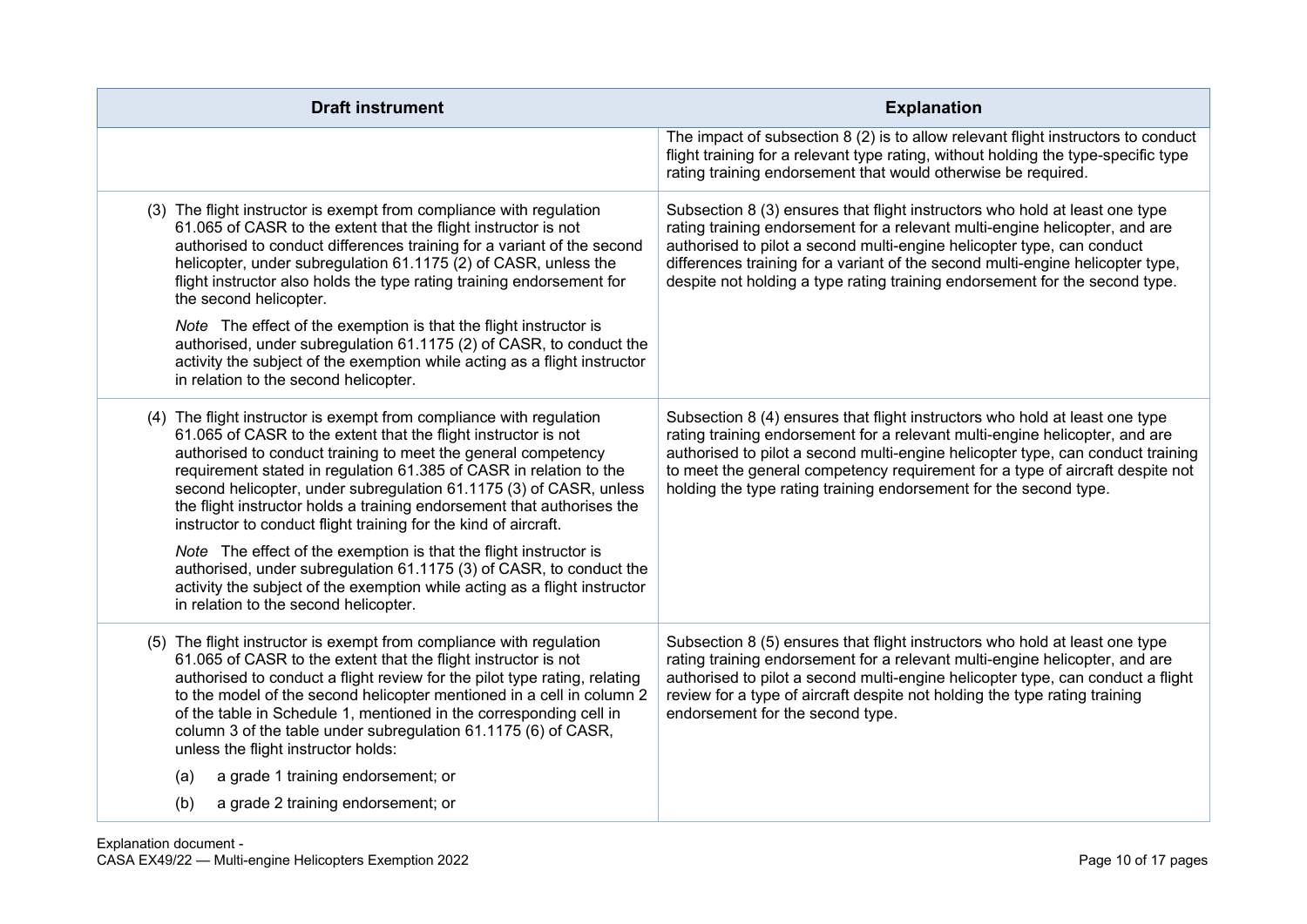| <b>Draft instrument</b>                                                                                                                                                                                                                                                                                                      | <b>Explanation</b>                                                                                                                                                                                                                                                                                                                              |
|------------------------------------------------------------------------------------------------------------------------------------------------------------------------------------------------------------------------------------------------------------------------------------------------------------------------------|-------------------------------------------------------------------------------------------------------------------------------------------------------------------------------------------------------------------------------------------------------------------------------------------------------------------------------------------------|
| the training endorsement required to conduct flight training for<br>(c)<br>the pilot type rating.                                                                                                                                                                                                                            |                                                                                                                                                                                                                                                                                                                                                 |
| Note The effect of the exemption is that the flight instructor is<br>authorised, under subregulation 61.1175 (6) of CASR, to conduct the<br>activity the subject of the exemption while acting as a flight instructor<br>in relation to the second helicopter.                                                               |                                                                                                                                                                                                                                                                                                                                                 |
| (6) The flight instructor is exempt from compliance with regulation<br>61.065 of CASR to the extent that the flight instructor is not<br>authorised to conduct the activities mentioned in column 2 of item 5<br>in table 61.1235 of CASR, in relation to the second helicopter, under<br>paragraph 61.1240 (1) (a) of CASR. | Subsection 8 (6) ensures that flight instructors who hold at least one type<br>rating training endorsement for a relevant multi-engine helicopter, and are<br>authorised to pilot a second multi-engine helicopter type, do not contravene<br>regulation 61.065, despite not holding a type rating training endorsement for<br>the second type. |
| Note The effect of the exemption is that the flight instructor is<br>authorised, under paragraph 61.1240 (1) (a) of CASR, to conduct the<br>activity the subject of the exemption while acting as a flight instructor<br>in relation to the second helicopter.                                                               | The effect of paragraph 61.1240 (1) (a) of CASR is that a flight instructor is<br>authorised to conduct flight training for a specified pilot type rating if the<br>instructor also holds the type-specific type rating training endorsement.                                                                                                   |
|                                                                                                                                                                                                                                                                                                                              | The impact of subsection 8 (6) is to allow relevant flight instructors to conduct<br>flight training for a relevant type rating, without holding the type-specific type<br>rating training endorsement that would otherwise be required.                                                                                                        |
| Part 4 - Flight examiner                                                                                                                                                                                                                                                                                                     | Part 4 of the instrument sets out the exemption (section 9) that is applicable                                                                                                                                                                                                                                                                  |
| <b>Exemption</b><br>9                                                                                                                                                                                                                                                                                                        | for certain flight examiners.                                                                                                                                                                                                                                                                                                                   |
| (1) This section applies to a flight examiner who:                                                                                                                                                                                                                                                                           | Subsection 9 (1) of the instrument sets out the application of the exemptions                                                                                                                                                                                                                                                                   |
| (a) holds a type rating flight test endorsement for a model of<br>multi-engine helicopter (the <i>first helicopter</i> ) mentioned in a<br>cell in column 2 of the table in Schedule 1 but not for another<br>relevant helicopter (the second helicopter); and                                                               | in section 9. A flight examiner who holds at least one relevant type rating, the<br>relevant type rating flight test endorsement for that rating, and is authorised to<br>conduct flight training for a second relevant multi-engine helicopter is subject<br>to the exemption in subsection 9 (2) of the instrument.                           |
| (b) holds the pilot type rating, relating to the first helicopter,                                                                                                                                                                                                                                                           | A flight examiner is authorised to conduct flight training for the second<br>helicopter by either:                                                                                                                                                                                                                                              |
| mentioned in the corresponding cell in column 3 of the table;<br>and                                                                                                                                                                                                                                                         | Holding the type-specific type rating training endorsement; or<br>$\bullet$                                                                                                                                                                                                                                                                     |
| (c) either:                                                                                                                                                                                                                                                                                                                  | Becoming authorised to conduct training under the instrument (i.e.                                                                                                                                                                                                                                                                              |
| holds the type rating training endorsement for the<br>(i)<br>second helicopter; or                                                                                                                                                                                                                                           | has completed training and an assessment of competency (flight<br>review) for the second type, and has 25 hours pilot in command<br>experience of the second helicopter).                                                                                                                                                                       |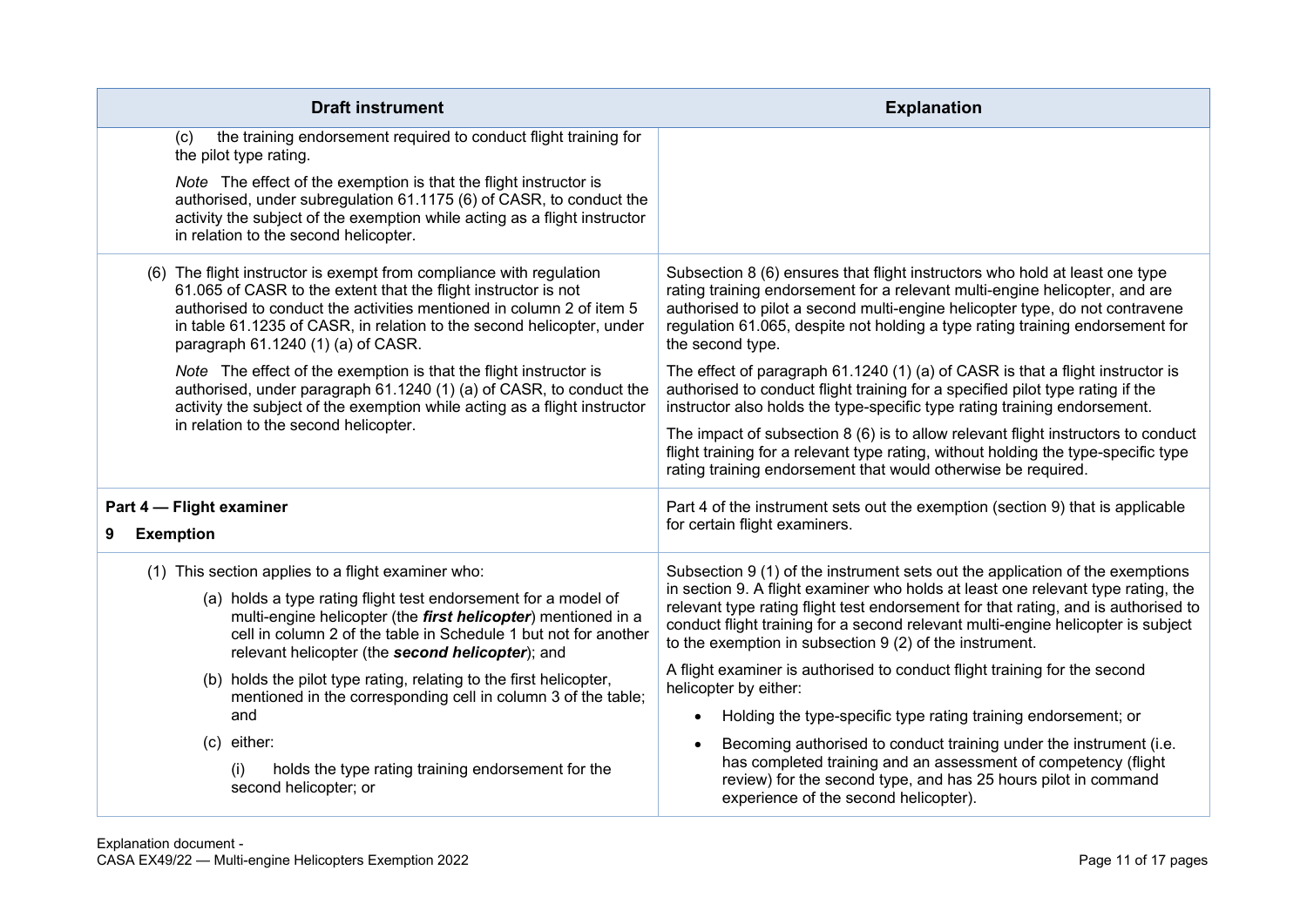| <b>Draft instrument</b>                                                                                                                                                                                                                                                                                                                                                                                                                                                                                                                                                                                                                                                                 | <b>Explanation</b>                                                                                                                                                                                                                                                                                                                                                                                                                                                                                                                                                                                                                                                                                                                                                                                                                                                                                                               |
|-----------------------------------------------------------------------------------------------------------------------------------------------------------------------------------------------------------------------------------------------------------------------------------------------------------------------------------------------------------------------------------------------------------------------------------------------------------------------------------------------------------------------------------------------------------------------------------------------------------------------------------------------------------------------------------------|----------------------------------------------------------------------------------------------------------------------------------------------------------------------------------------------------------------------------------------------------------------------------------------------------------------------------------------------------------------------------------------------------------------------------------------------------------------------------------------------------------------------------------------------------------------------------------------------------------------------------------------------------------------------------------------------------------------------------------------------------------------------------------------------------------------------------------------------------------------------------------------------------------------------------------|
| (ii) is authorised to conduct flight training mentioned in<br>column 2 of item 5 in table 61.1235 of CASR, in relation to<br>the second helicopter, under Part 3.                                                                                                                                                                                                                                                                                                                                                                                                                                                                                                                       |                                                                                                                                                                                                                                                                                                                                                                                                                                                                                                                                                                                                                                                                                                                                                                                                                                                                                                                                  |
| (2) The flight examiner is exempt from compliance with regulation<br>61.065 of CASR to the extent that the flight examiner is not<br>authorised to conduct a flight test mentioned in column 2 of item 5 in<br>table 61.1310 of CASR, in relation to the second helicopter, under<br>paragraph 61.1255 (a), subregulation 61.1265 (1) and regulation<br>61.1315 of CASR.<br>Note The effect of the exemption is that the flight examiner is<br>authorised, under paragraph 61.1255 (a), subregulation 61.1265 (1)<br>and regulation 61.1315 of CASR, to conduct the activity the subject<br>of the exemption while acting as a flight examiner in relation to the<br>second helicopter. | Subsection 9 (2) ensures that flight examiners who hold at least one type<br>rating flight test endorsement for a relevant multi-engine helicopter, and are<br>authorised to pilot and conduct training for a second multi-engine helicopter<br>type, do not contravene regulation 61.065, despite not holding a type rating<br>flight test endorsement for the second type rating.<br>The effect of paragraph 61.1255 (a), subregulation 61.1265 (1) and regulation<br>61.1315 of CASR is that a flight examiner is authorised to conduct flight<br>testing for a specified pilot type rating if the examiner also holds the type-<br>specific type rating flight test endorsement.<br>The impact of subsection 9 (2) is to allow relevant flight examiners to conduct<br>flight testing for a relevant type rating, without holding the type-specific type<br>rating flight test endorsement that would otherwise be required. |
| (3) In this section:                                                                                                                                                                                                                                                                                                                                                                                                                                                                                                                                                                                                                                                                    | Subsection 9 (3) provides definitions relevant to section 9 of the instrument.                                                                                                                                                                                                                                                                                                                                                                                                                                                                                                                                                                                                                                                                                                                                                                                                                                                   |
| flight test endorsement has the meaning given by regulation<br>61.010 of CASR.                                                                                                                                                                                                                                                                                                                                                                                                                                                                                                                                                                                                          |                                                                                                                                                                                                                                                                                                                                                                                                                                                                                                                                                                                                                                                                                                                                                                                                                                                                                                                                  |
| type rating flight test endorsement means a flight test<br>endorsement of that kind mentioned in column 1 of item 5 in table<br>61.1310 of CASR.                                                                                                                                                                                                                                                                                                                                                                                                                                                                                                                                        |                                                                                                                                                                                                                                                                                                                                                                                                                                                                                                                                                                                                                                                                                                                                                                                                                                                                                                                                  |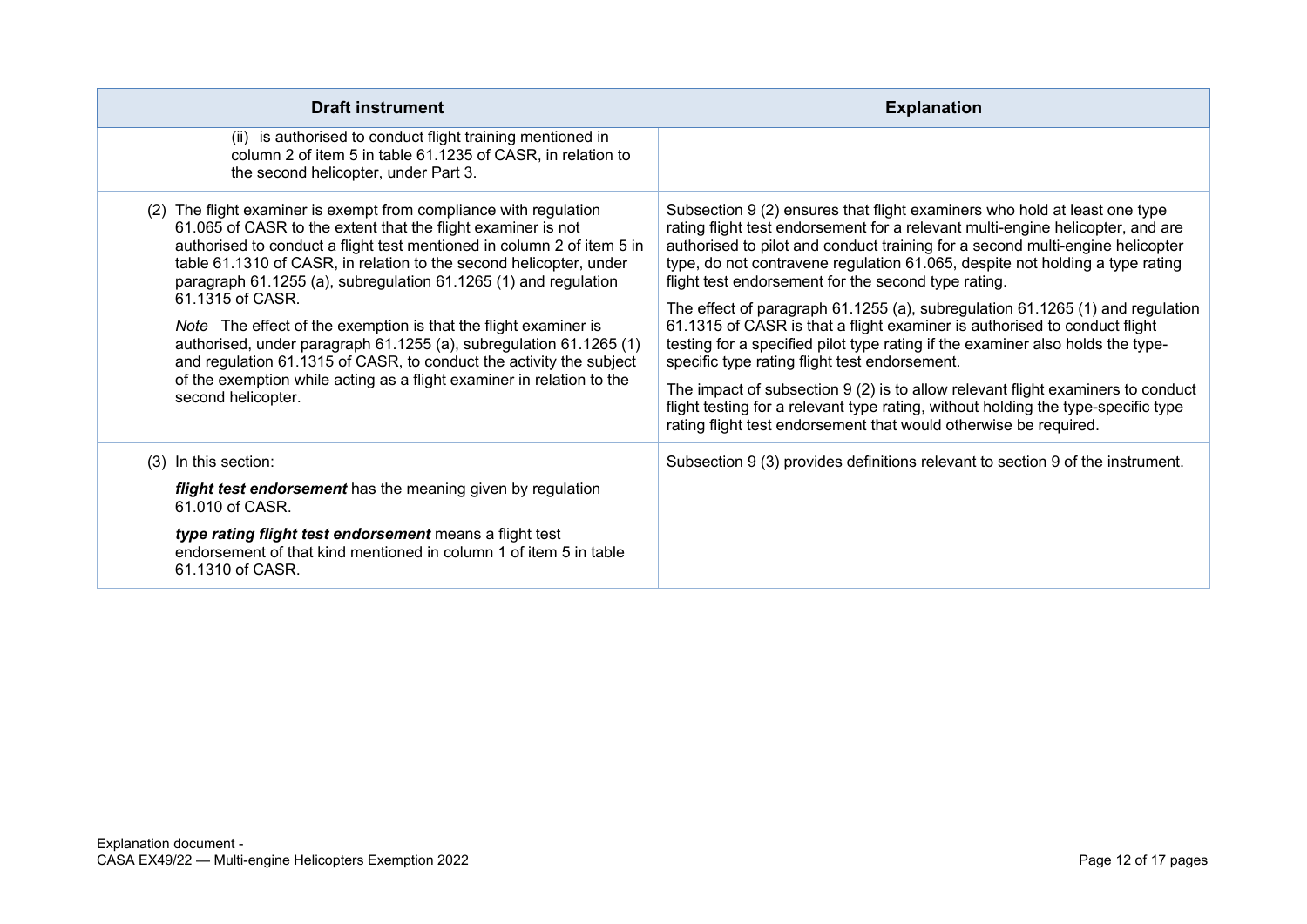|            | <b>Draft instrument</b>                                                                                                                                                                                                                                                                                                                                                                                                                                                                                                                                                                                                                                                                                                                                                                                                                                       | <b>Explanation</b>                                                                                                                                                                                                                                                                                                                                                                                                                                                                                                                                                                                                                                                                                                                                                                                                                                                                                                                                                                                                                                                                                                                                                                                                                                                                                                                             |
|------------|---------------------------------------------------------------------------------------------------------------------------------------------------------------------------------------------------------------------------------------------------------------------------------------------------------------------------------------------------------------------------------------------------------------------------------------------------------------------------------------------------------------------------------------------------------------------------------------------------------------------------------------------------------------------------------------------------------------------------------------------------------------------------------------------------------------------------------------------------------------|------------------------------------------------------------------------------------------------------------------------------------------------------------------------------------------------------------------------------------------------------------------------------------------------------------------------------------------------------------------------------------------------------------------------------------------------------------------------------------------------------------------------------------------------------------------------------------------------------------------------------------------------------------------------------------------------------------------------------------------------------------------------------------------------------------------------------------------------------------------------------------------------------------------------------------------------------------------------------------------------------------------------------------------------------------------------------------------------------------------------------------------------------------------------------------------------------------------------------------------------------------------------------------------------------------------------------------------------|
|            | Part 5 - Australian air transport operator                                                                                                                                                                                                                                                                                                                                                                                                                                                                                                                                                                                                                                                                                                                                                                                                                    | Part 5 of the instrument sets out the exemptions (section 10) that are<br>applicable to Australian air transport operators.                                                                                                                                                                                                                                                                                                                                                                                                                                                                                                                                                                                                                                                                                                                                                                                                                                                                                                                                                                                                                                                                                                                                                                                                                    |
| 10         | <b>Exemptions</b>                                                                                                                                                                                                                                                                                                                                                                                                                                                                                                                                                                                                                                                                                                                                                                                                                                             | Section 10 of the instrument sets out the exemptions available for certain<br>Australian air transport operators.<br>These exemptions are to facilitate the intended effect of the policy and<br>minimise the chance of unintended consequences for pilots utilising the<br>exemption to become authorised to operate types of multi-engine helicopters.<br>Note: consideration is being given to whether further exemptions are needed<br>to prevent unintended consequences.                                                                                                                                                                                                                                                                                                                                                                                                                                                                                                                                                                                                                                                                                                                                                                                                                                                                 |
| (1)<br>(2) | Subsection (2) applies if:<br>the head of flying operations of an Australian air transport<br>(a)<br>operator does not hold the pilot type rating that relates to a<br>relevant helicopter; and<br>the relevant helicopter is used to conduct a significant<br>(b)<br>proportion of the operator's Australian air transport operations;<br>and<br>the exemption under section 5 applies to the head of flying<br>(c)<br>operations in relation to the relevant helicopter.<br>The operator is exempt from compliance with subparagraph 119.205<br>(1) (e) (i) of CASR to the extent that the operator's exposition does not<br>state that the head of flying operations holds the pilot type rating for the<br>relevant helicopter, which is a qualification required to be held by the<br>head of flying operations under paragraph 119.135 (1) (b) of CASR. | Subsection 10 (1) of the instrument sets out the application of the exemption<br>in subsection 10 (2).<br>Paragraph 119.135 (1) (b) of CASR requires the head of flying operations of<br>an Australian air transport operator to hold, relevantly, a pilot type rating for a<br>type of rotorcraft that is used to conduct a significant proportion of the<br>operator's Australian air transport operations.<br>Subparagraph 119.205 (1) (e) (i) of CASR requires an exposition for an<br>Australian air transport operator to include, relevantly, information for the<br>qualifications required for the key personnel (including the head of flying<br>operations).<br>Subsection 10 (2) effectively allows a person to be the head of flying<br>operations for an Australian air transport operator despite not holding a pilot<br>type rating for a helicopter that is used to conduct a significant proportion of<br>the operator's air transport operations, so long as the person becomes<br>authorised to fly the helicopter via this instrument. An Australian air transport<br>operator will be exempt from compliance with subparagraph 119.205 (1) (e)<br>(i) of CASR to the extent that the operator's exposition does not state that the<br>head of flying operations holds the pilot type rating for the relevant helicopter. |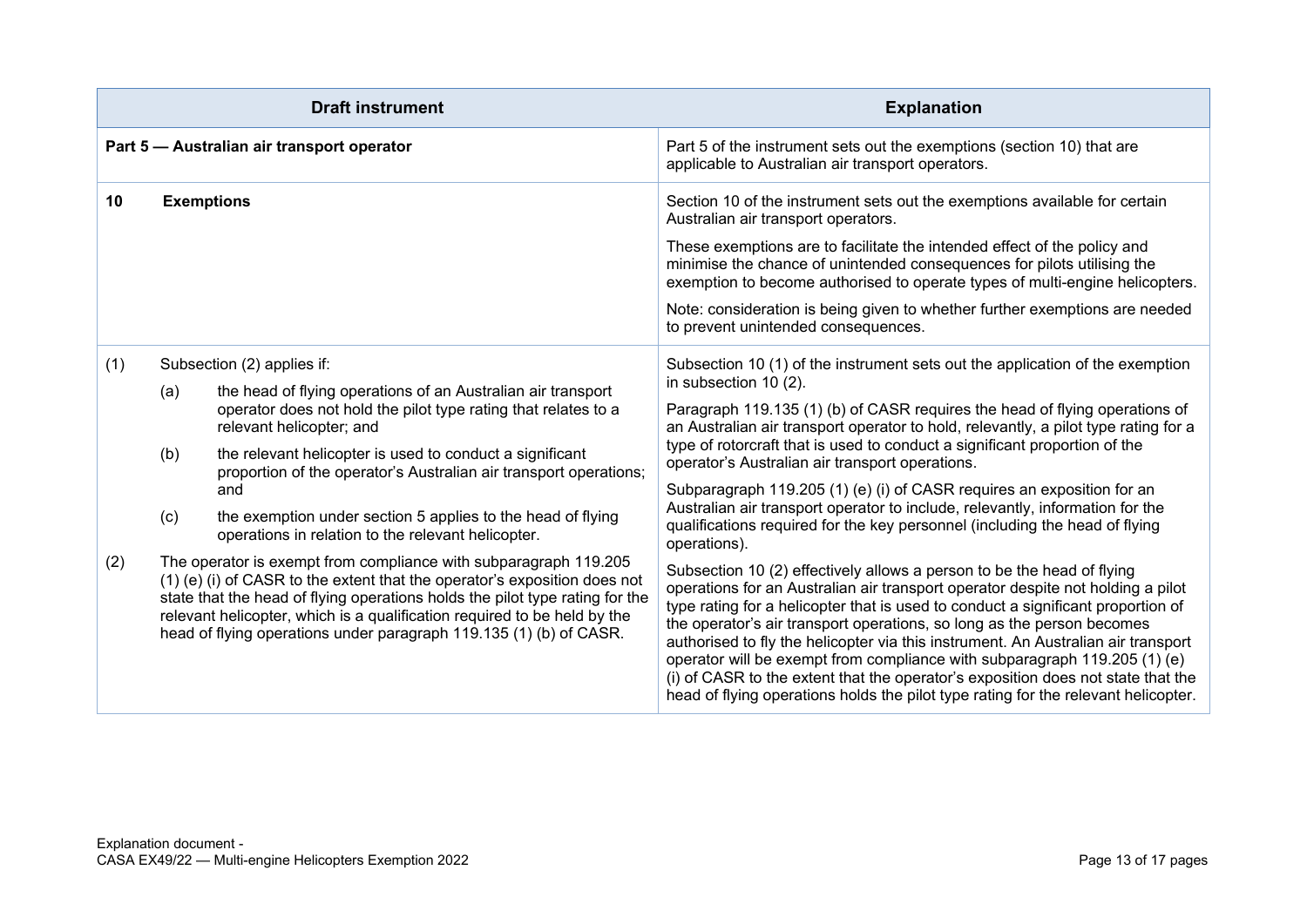|     |          | <b>Draft instrument</b>                                                                                                                                                                                                                                                                                                                                                        | <b>Explanation</b>                                                                                                                                                                                                                                                                                                                                                                                                                                                                                                                                                                                                                                                             |
|-----|----------|--------------------------------------------------------------------------------------------------------------------------------------------------------------------------------------------------------------------------------------------------------------------------------------------------------------------------------------------------------------------------------|--------------------------------------------------------------------------------------------------------------------------------------------------------------------------------------------------------------------------------------------------------------------------------------------------------------------------------------------------------------------------------------------------------------------------------------------------------------------------------------------------------------------------------------------------------------------------------------------------------------------------------------------------------------------------------|
| (3) |          | Subsection (4) applies if:                                                                                                                                                                                                                                                                                                                                                     | Subsection 10 (3) of the instrument sets out the application of the exemption<br>in subsection 10 (4).                                                                                                                                                                                                                                                                                                                                                                                                                                                                                                                                                                         |
|     | (a)      | the head of training and checking of an Australian air transport<br>operator does not hold the pilot type rating that relates to a<br>relevant helicopter; and                                                                                                                                                                                                                 | Paragraph 119.145 (1) (b) of CASR requires the head of training and<br>checking of an Australian air transport operator to hold, relevantly, a pilot type                                                                                                                                                                                                                                                                                                                                                                                                                                                                                                                      |
|     | (b)      | the relevant helicopter is used to conduct a significant<br>proportion of the operator's Australian air transport operations;                                                                                                                                                                                                                                                  | rating for a type of rotorcraft that is used to conduct a significant proportion of<br>the operator's Australian air transport operations.                                                                                                                                                                                                                                                                                                                                                                                                                                                                                                                                     |
|     |          | and                                                                                                                                                                                                                                                                                                                                                                            | Subparagraph 119.205 (1) (e) (i) of CASR requires an exposition for an<br>Australian air transport operator to include, relevantly, information for the                                                                                                                                                                                                                                                                                                                                                                                                                                                                                                                        |
|     | (c)      | the exemption under section 5 applies to the head of training<br>and checking in relation to the relevant helicopter.                                                                                                                                                                                                                                                          | qualifications required for the key personnel (including the head of training<br>and checking).                                                                                                                                                                                                                                                                                                                                                                                                                                                                                                                                                                                |
| (4) | of CASR. | The operator is exempt from compliance with subparagraph 119.205<br>(1) (e) (i) of CASR to the extent that the operator's exposition does not<br>state that the head of training and checking holds the pilot type rating<br>for the relevant helicopter, which is a qualification required to be held<br>by the head of training and checking under paragraph 119.145 (1) (b) | Subsection 10 (4) effectively allows a person to be the head of training and<br>checking for an Australian air transport operator despite not holding a pilot<br>type rating for a helicopter that is used to conduct a significant proportion of<br>the operator's air transport operations, so long as the person becomes<br>authorised to fly the helicopter via this instrument. An Australian air transport<br>operator will be exempt from compliance with subparagraph 119.205 (1) (e)<br>(i) of CASR to the extent that the operator's exposition does not state that the<br>head of training and checking holds the pilot type rating for the relevant<br>helicopter. |
|     |          | Part 6 - Aerial work operator                                                                                                                                                                                                                                                                                                                                                  | Part 6 of the instrument sets out the exemptions (section 11) that are<br>applicable to aerial work operators.                                                                                                                                                                                                                                                                                                                                                                                                                                                                                                                                                                 |
| 11  |          | <b>Exemptions</b>                                                                                                                                                                                                                                                                                                                                                              | Section 11 of the instrument sets out the exemptions available for certain<br>aerial work transport operators.                                                                                                                                                                                                                                                                                                                                                                                                                                                                                                                                                                 |
|     |          |                                                                                                                                                                                                                                                                                                                                                                                | These exemptions are to facilitate the intended effect of the policy and<br>minimise the chance of unintended consequences for pilots utilising the<br>exemption to become authorised to operate types of multi-engine helicopters.                                                                                                                                                                                                                                                                                                                                                                                                                                            |
|     |          |                                                                                                                                                                                                                                                                                                                                                                                | Note: consideration is being given to whether further exemptions are needed<br>to prevent unintended consequences.                                                                                                                                                                                                                                                                                                                                                                                                                                                                                                                                                             |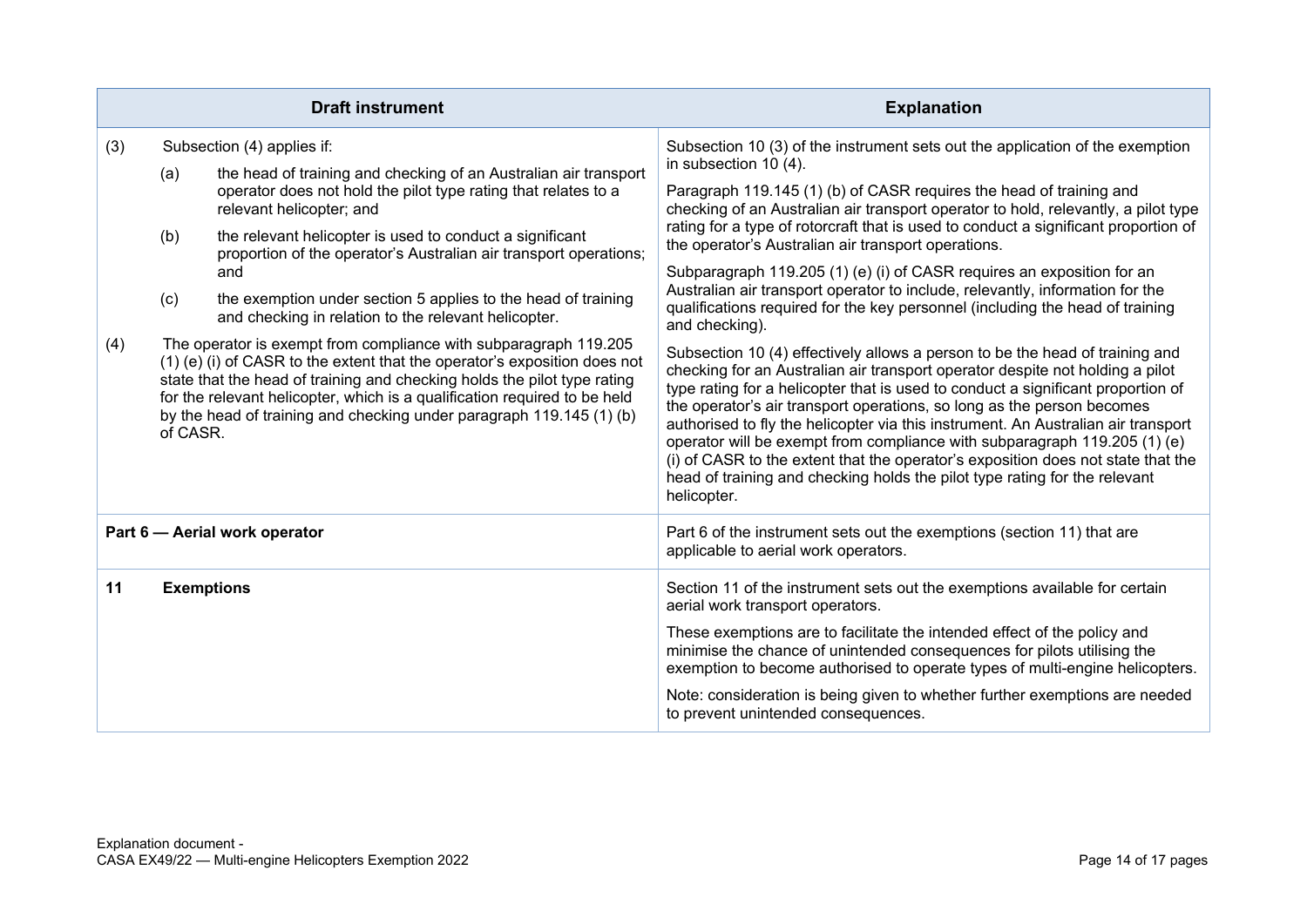|     |     | <b>Draft instrument</b>                                                                                                                                                                                                                                                                                                                                                                           | <b>Explanation</b>                                                                                                                                                                                                                                                                                                                                                                                                                                                                                                                                                                                                                                    |
|-----|-----|---------------------------------------------------------------------------------------------------------------------------------------------------------------------------------------------------------------------------------------------------------------------------------------------------------------------------------------------------------------------------------------------------|-------------------------------------------------------------------------------------------------------------------------------------------------------------------------------------------------------------------------------------------------------------------------------------------------------------------------------------------------------------------------------------------------------------------------------------------------------------------------------------------------------------------------------------------------------------------------------------------------------------------------------------------------------|
| (1) |     | Subsection (2) applies if:                                                                                                                                                                                                                                                                                                                                                                        | Subsection 11 (1) of the instrument sets out the application of the exemption                                                                                                                                                                                                                                                                                                                                                                                                                                                                                                                                                                         |
|     | (a) | the head of operations of an aerial work operator does not<br>hold the pilot type rating that relates to a relevant helicopter;<br>and                                                                                                                                                                                                                                                            | in subsection 11 (2).<br>Paragraph 138.090 (1) (b) of CASR requires the head of operations of an<br>aerial work operator to hold, relevantly, a pilot type rating for a type of                                                                                                                                                                                                                                                                                                                                                                                                                                                                       |
|     | (b) | the relevant helicopter is used to conduct the greatest<br>proportion of the operator's aerial work operations; and                                                                                                                                                                                                                                                                               | rotorcraft that is used to conduct the greatest proportion of the operator's<br>aerial work operations.                                                                                                                                                                                                                                                                                                                                                                                                                                                                                                                                               |
|     | (c) | the exemption under section 5 applies to the head of<br>operations in relation to the relevant helicopter.                                                                                                                                                                                                                                                                                        | Subparagraph 138.155 (1) (e) (i) of CASR requires an operations manual for<br>an aerial work operator to include, relevantly, information for the qualifications<br>required for the key personnel (including the head of operations).                                                                                                                                                                                                                                                                                                                                                                                                                |
| (2) |     | The operator is exempt from compliance with subparagraph 138.155<br>(1) (e) (i) of CASR to the extent that the operator's operations manual<br>does not state that the head of operations holds the pilot type rating for<br>the relevant helicopter, which is a qualification required to be held by<br>the head of operations under paragraph 138.090 (1) (b) of CASR.                          | Subsection 11 (2) effectively allows a person to be the head of operations for<br>an aerial work operator despite not holding a pilot type rating for a helicopter<br>that is used to conduct the greatest proportion of the operator's aerial work<br>operations, so long as the person becomes authorised to fly the helicopter via<br>this instrument. An aerial work operator will be exempt from compliance with<br>subparagraph 138.155 (1) (e) (i) of CASR to the extent that the operator's<br>operations manual does not state that the head of operations holds the pilot<br>type rating for the relevant helicopter.                       |
| (3) |     | Subsection (4) applies if:                                                                                                                                                                                                                                                                                                                                                                        | Subsection 11 (3) of the instrument sets out the application of the exemption                                                                                                                                                                                                                                                                                                                                                                                                                                                                                                                                                                         |
|     | (a) | the head of training and checking of an aerial work operator<br>does not hold the pilot type rating that relates to a relevant<br>helicopter; and                                                                                                                                                                                                                                                 | in subsection 11 (4).<br>Paragraph 138.100 (2) (b) of CASR requires the head of training and<br>checking of an aerial work operator to hold, relevantly, a pilot type rating for a                                                                                                                                                                                                                                                                                                                                                                                                                                                                    |
|     | (b) | the relevant helicopter is used to conduct the greatest<br>proportion of the operator's aerial work operations; and                                                                                                                                                                                                                                                                               | type of rotorcraft that is used to conduct the greatest proportion of the<br>operator's aerial work operations.                                                                                                                                                                                                                                                                                                                                                                                                                                                                                                                                       |
|     | (c) | the exemption under section 5 applies to the head of training<br>and checking in relation to the relevant helicopter.                                                                                                                                                                                                                                                                             | Subparagraph 138.155 (1) (e) (i) of CASR requires an operations manual for<br>an aerial work operator to include, relevantly, information for the qualifications<br>required for the key personnel (including the head of operations).                                                                                                                                                                                                                                                                                                                                                                                                                |
| (4) |     | The operator is exempt from compliance with subparagraph 138.155<br>(1) (e) (i) of CASR to the extent that the operator's operations manual<br>does not state that the head of training and checking holds the pilot<br>type rating for the relevant helicopter, which is a qualification required<br>to be held by the head of training and checking under paragraph<br>138.100 (2) (b) of CASR. | Subsection 11 (4) effectively allows a person to be the head of training and<br>checking for an aerial work operator despite not holding a pilot type rating for<br>a helicopter that is used to conduct the greatest proportion of the operator's<br>aerial work operations, so long as the person becomes authorised to fly the<br>helicopter via this instrument. An aerial work operator will be exempt from<br>compliance with subparagraph 138.155 (1) (e) (i) of CASR to the extent that<br>the operator's operations manual does not state that the head of training and<br>checking holds the pilot type rating for the relevant helicopter. |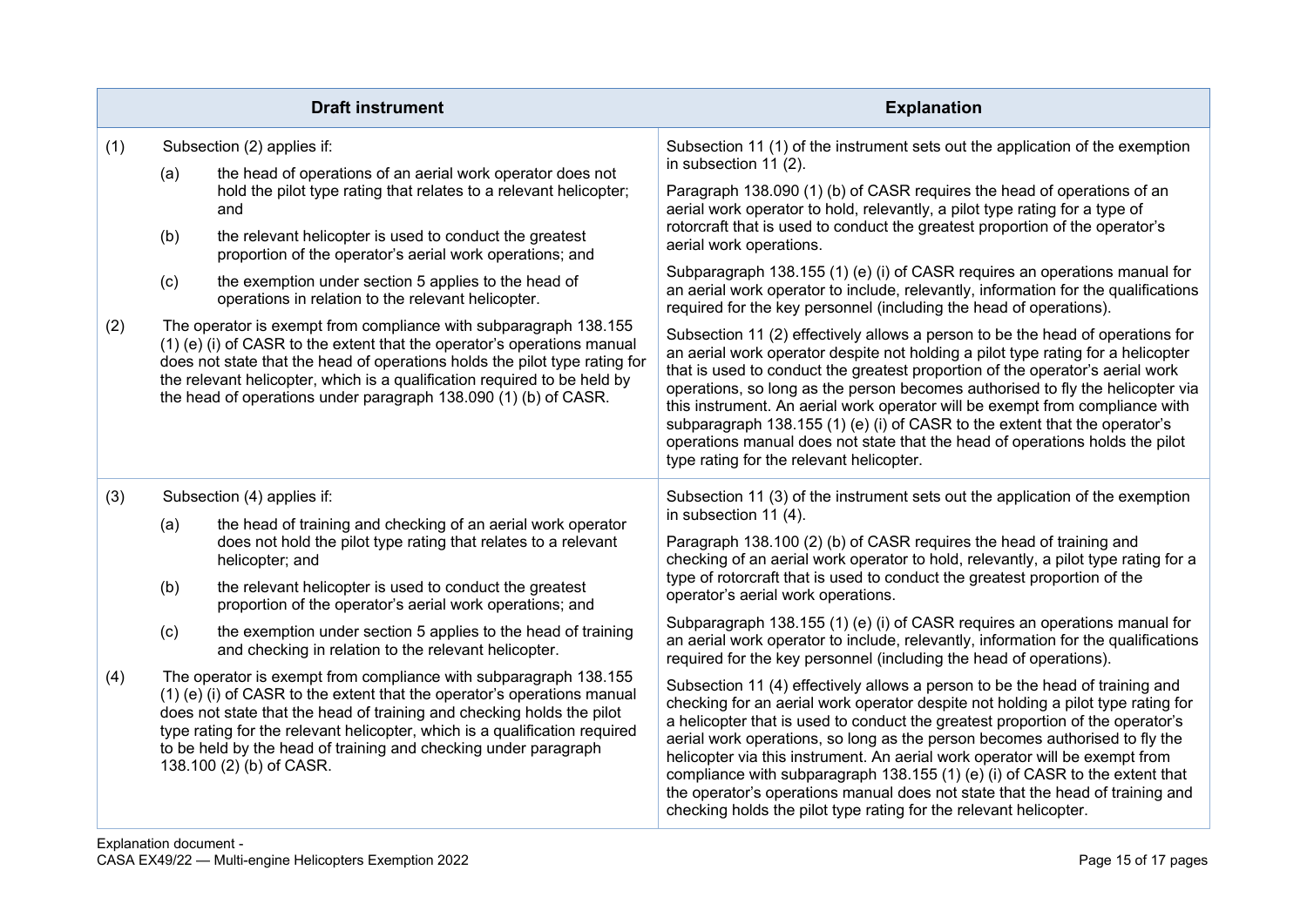| <b>Schedule 1</b>                                                  | Relevant helicopters and pilot type ratings |                                            |  |
|--------------------------------------------------------------------|---------------------------------------------|--------------------------------------------|--|
| <b>Type certificate</b><br>holder or<br>manufacturer<br>(Column 1) | <b>Helicopter models</b><br>(Column 2)      | <b>Pilot type</b><br>ratings<br>(Column 3) |  |
| Agusta Westland                                                    | A109 (all A and C models)                   |                                            |  |
|                                                                    | A109 E                                      |                                            |  |
|                                                                    | A109 K2                                     | A109                                       |  |
|                                                                    | A109 S                                      |                                            |  |
|                                                                    | A109 SP                                     |                                            |  |
| Agusta                                                             | <b>BH/AB 212</b>                            | BH212/412                                  |  |
| <b>Bell Helicopters</b>                                            | <b>BH/AB 412</b>                            |                                            |  |
| <b>Airbus Helicopters</b>                                          | AS355                                       |                                            |  |
| Aerospatiale<br>Eurocopter                                         | <b>AS355N</b>                               | AS355                                      |  |
| Kawasaki<br>Messerschmitt                                          | BK117 (all A and B models)                  |                                            |  |
| <b>Bolkow</b>                                                      | <b>BK117 C-1</b>                            | <b>BK117/EC145</b>                         |  |
|                                                                    | BK117 C-2 (EC145 models)                    |                                            |  |
|                                                                    | BK 117 D-2 (H145 models)                    |                                            |  |
|                                                                    | EC 135 (excluding H and CPDS<br>models)     |                                            |  |
|                                                                    | EC 135 (all CPDS models)                    | EC135                                      |  |
|                                                                    | H 135 (T3H and P3H models)                  |                                            |  |
|                                                                    | SA 365 (excluding all N and N3<br>models)   | AS365/EC155                                |  |
|                                                                    | SA/AS 365 (N models excluding<br>N3 models) |                                            |  |

Schedule 1 sets out the type-rated multi-engine helicopters to be considered part of the 'class' and which pilots, instructors and examiners will be authorised to operate under the exemption.